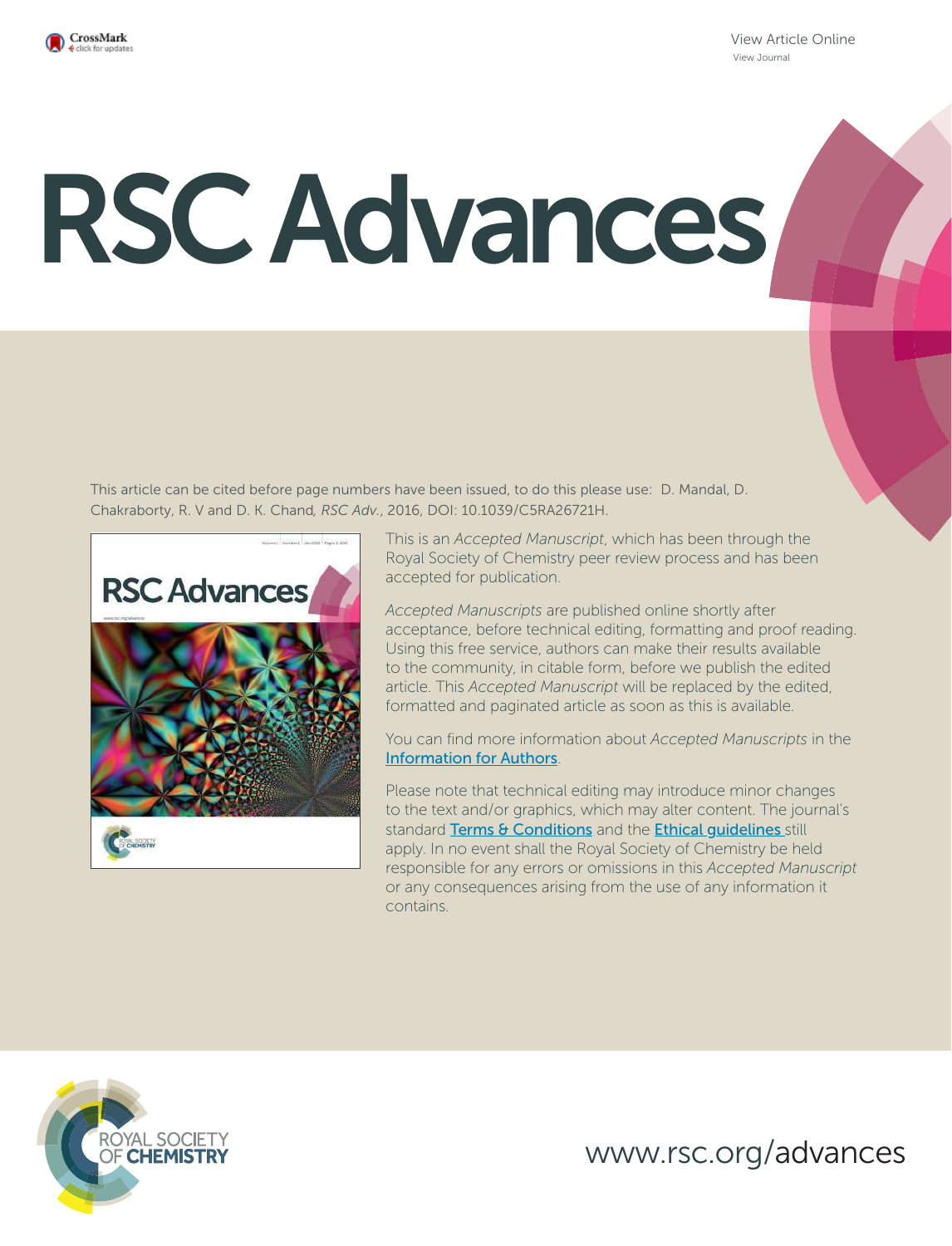# **Journal Name**

# View Article Online<br>DOI: 10.1039/C5RA26721H

# **ARTICLE**

Received 00th January 20xx, Accepted 00th January 20xx

DOI: 10.1039/x0xx00000x

**www.rsc.org/** 

### **Group 4 Alkoxide Complexes containing [NNO]-type Scaffold: Synthesis, Structural Characterization and Polymerization Studies**

Dipa Mandal, Debashis Chakraborty,\* Venkatachalam Ramkumar and Dillip Kumar Chand\*

A series of Ti(IV), Zr(IV) and Hf(IV) complexes are synthesized by complexation of [NNO]-type tridentate Schiff base ligands {2-amino-3-((E)-(2-hydroxybenzylidene)amino)maleonitrile}, **L1(H)2**; {2-amino-3-((E)-(2-hydroxy-3,5-dimethylbenzylidene)amino)maleonitrile}, **L2(H)2** and {2-amino-3-((E)-(3-(*tert*-butyl)-2-hydroxy-5-methylbenzylidene)amino)maleonitrile}, **L3(H)2** with suitable group 4 metal alkoxides. The ligands are derived by the mono-condensation of diaminomaleonitrile and salicylaldehyde derivatives. All the complexes are found to be dinuclear on the basis of their NMR and MS spectral data. Three of the nine complexes are structurally characterized by single crystal X-ray diffraction studies. The crystal structures confirmed the dinuclear nature of these complexes. The metal centers of the dinuclear core are connected through two bridging alkoxy groups. The coordination environment of a metal center comprise of one unit of a di deprotonated ligand, one unit of terminal alkoxide and two units of the bridging alkoxide groups so as to form distorted octahedral complexes. The catalytic activities of these complexes were investigated towards the ring -opening polymerization (ROP) of *ε*-caprolactone (*ε*-CL) and *rac*-lactide (*rac*-LA) under bulk. These complexes were found to be highly active catalysts for the production of PCL [poly(caprolactone)] and PLA [poly(lactic acid)] with high rate of conversion. The strong electron withdrawing cyano groups present in these complexes rationalized the high polymerization activity. The polymers exhibited narrow molecular weight distributions (MWDs). Furthermore, the isolated PLAs were remarkably heterotactic-rich with maximum *P*r=0.80, by using Hf catalyst with *tert*-butyl substituent on the *ortho*- position of the phenolic moiety. These complexes are moderately active toward the ring-opening homopolymerization of *rac*-epoxides, such as *rac*-cyclohexene oxide (*rac*-CHO), *rac*-propylene oxide (*rac*-PO) and *rac*styrene oxide (*rac*-SO). These complexes exhibited good activity in ethylene polymerization upon activation with cocatalyst MAO and with a bulky substituent on the *ortho*- position of the phenolic moiety of the catalysts.

#### **Introduction**

The development of homogeneous catalysts/initiators for synthesizing ecofriendly biodegradable polymers, such as poly(lactic acid) (PLA), poly(caprolactone) (PCL) and related compounds, from renewable resources is an attractive area of research. $1$  In the recent years, such polymers have been extensively utilized as drug delivery excipients, adsorbable sutures, medical implants and scaffolds for tissue engineering.<sup>2</sup> Catalytic ring-opening polymerization (ROP) of cyclic esters and lactides is considered as the most suitable route to produce these polymers. Various catalytic systems based on the complexes of Al, Zn, Mg, Ca, Sn, Nb, Ta, and selected lanthanides (Nd, Sm, Yb) have been recently employed for the ROP reactions.<sup>1</sup> Several group 4 complexes prepared by using a variety of polydentate chelating ligands have also been employed for ROP, particularly that of lactides (LA) and  $\varepsilon$ 

caprolactone ( $\varepsilon$ CL).<sup>3-5</sup> Reasonably stereoselective PLA have been prepared in the ROP of lactides using some of the above mentioned group 4 complexes.<sup>3d-f,3j,3o-p,3r-s,3y,4e-f</sup> Group 4 metals are known to exhibit variable coordination number in their complexes. The reactivity of these complexes as catalysts could be tuned by varying the coordination environment around the metal center. The substituents of the ligand framework present in the catalyst play a crucial role in determining the activity and stereoselectivity of ROP using lactide. Kol *et al*., have reported that the group 4 complexes of dithiodiolate ligands, where the ligand is equipped with electron withdrawing  $CF_3$  groups showed highest catalytic activity for the ROP of *rac*-LA under melt conditions.<sup>3j</sup> The stereoselectivity of the catalyst is mainly influenced by the central metal and the steric bulk present in the ligand framework. The stereoselectivity in the ROP of *rac*-LA could be increased by increasing the steric bulk at the *ortho-* and *para*positions of the phenolic ring in group 4 complexes of some bis(phenolate) type ligands.<sup>30-p</sup>

 Ring-opening homopolymerization of epoxides also have attracted prominent attention for the synthesis of polyethers. Such polyethers are important as they have been frequently

*Department of Chemistry, Indian Institute of Technology Madras, Chennai 600 036, Tamil Nadu, India* 

<sup>†</sup> Footnotes relating to the title and/or authors should appear here.

Electronic Supplementary Information (ESI) available: [details of any supplementary information available should be included here]. See DOI: 10.1039/x0xx00000x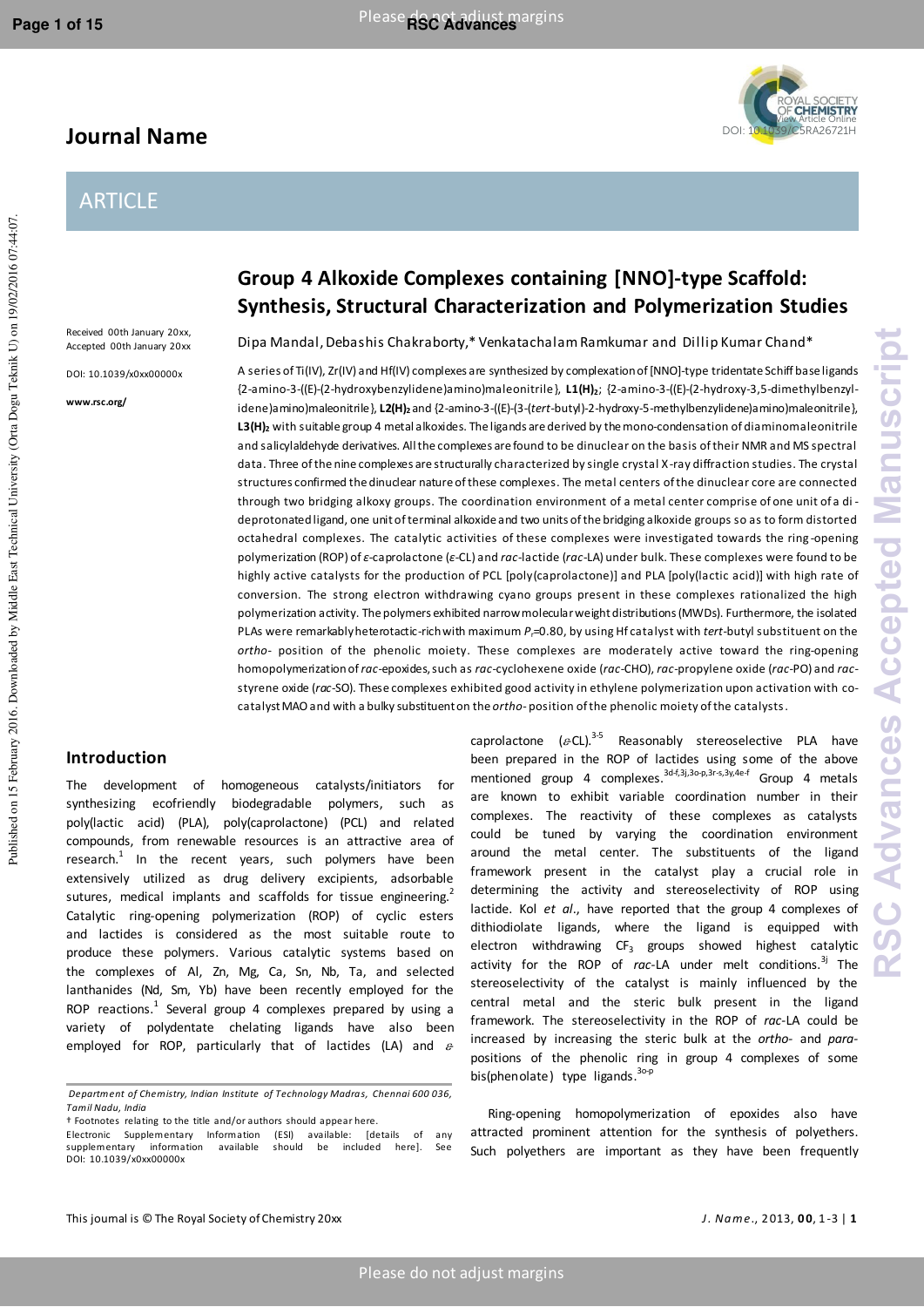#### **ARTICLE Journal Name**

used as thermoplastic or thermosetting materials, lubricants for textile fibers, [adhesive](http://www.answers.com/topic/adhesion) on glass and metals, electrical insulator and foams.<sup>6</sup> ROP of epoxides such as cyclohexene oxide (CHO), propylene oxide (PO) and styrene oxide (SO) have been accomplished using a variety of Zn, Al, Co, Sc and group 4 metals catalysts. $5i+j,7$  However, the group 4 catalysts were less explored for ROP of the epoxides.<sup>5i-j,7b-c</sup> Incorporation of electron-withdrawing groups in the ligand moiety of early transition metal complexes have been performed and such complexes exhibited enhanced catalytic activity for the ROP of  $CHO.<sup>7c</sup>$ 

 Synthetic polymers obtained from olefin polymerization are useful in daily life. High mechanical strength, flexibility, superior toughness, chemical inertness and high tensile strength are the reasons for various applications of synthetic polymers. A large number of catalysts based on transition and inner transition metals have been developed for olefin polymerization, especially that of ethylene.<sup>8-9</sup> Fujita et al., reported the use of group 4 complexes of phenoxy-imines as catalysts for ethylene polymerization. $8a,10$  Subsequently, excellent catalysts for ethylene polymerization were developed using fluorinated phenoxyimines<sup>9a,9d</sup> and bulky substituent bearing phenoxyimines  $8a,9b,9g$  as catalysts. Group 4 complexes bearing coordinated alkoxide moieties, in addition to the main ligand frame, have also been developed as active catalysts for olefin polymerization, in presence of the cocatalyst MAO.<sup>5g-k,9e,9j</sup>

 In this work, a series of new group 4 metal complexes of a variety of salicylaldiminato ligands are prepared and used as catalysts/initiators for the preparation of polymers. The Schiff base ligands prepared by the mono-condensation of diaminomaleonitrile with salicylaldehyde derivatives are used for complexation with group 4 metal alkoxides. Each of the ligands is crafted with electron withdrawing cyano group whereas the steric bulk is varied on the ligands by varying the substitution in the salicylaldehyde moiety. The complexes formed are invariably dinuclear in nature where each metal center contains one terminal and two bridging alkoxide groups. The metal complexes are used as catalysts/initiators for ROP of *rac*-LA, *ε*-CL, and *rac*-epoxides. The coordinated alkoxide groups present in the catalysts helped to initiate the polymerization reactions. The complexes are also used as precatalysts for ethylene polymerization. The cyano group and steric bulk introduced in the ligand moieties proved beneficial and assisted to elevate the catalytic efficiency of the complexes.

#### **Results and discussion**

#### Synthesis of the ligands,  $LI(H)_2$ -L3(H)<sub>2</sub>

The ligand **L1(H)2** is reported whereas **L2(H)2** and **L3(H)2** are new compounds.<sup>11</sup> All the ligands were synthesized following the reported procedure of the synthesis of **L1(H)2** (see Scheme 1) by mono-condensation of diaminomaleonitrile (2,3-

diamino-*cis*-2-butenedinitrile) with appropriate salicylaldehyde derivatives in 1:1 ratio. The new ligands were 3dentified 2 by recording their  ${}^{1}$ H NMR,  ${}^{13}$ C NMR and EI-MS spectra (Figure S1 to S6 in ESI†); the ligands were also characterized by using elemental analysis technique.



**Scheme 1.** Synthesis of the ligands  $LI(H)$ <sup>2</sup>-  $L3(H)$ <sup>2</sup>

**Synthesis of the group 4 complexes, 1a-3a, 1b-3b and 1c-3c.** 

The synthetic route for the preparation of all the complexes is shown in the Scheme 2. The complexes were prepared by reacting the ligands L1(H)<sub>2</sub>-L3(H)<sub>2</sub> respectively with Ti(O<sup>'</sup>Pr)<sub>4</sub>, Zr(O*<sup>i</sup>* Pr)<sup>4</sup> **.** (HO*<sup>i</sup>* Pr) and Hf(O*<sup>t</sup>* Bu)<sup>4</sup> in a 1:1 molar ratio in dry toluene at room temperature. After completion of the reactions, toluene was evaporated to dryness. The crude products so obtained were recrystallized from dichloromethane or chloroform for further characterization. All the complexes were identified by recording their  ${}^{1}$ H NMR,  $^{13}$ C NMR and EI-MS spectra (Figure S7 to S33 in ESI+); the complexes were also characterized by using elemental analysis technique. EI-MS characterization reveals that these compounds exist in the dimeric state.

The appearances and pattern of the  ${}^{1}$ H NMR spectra of all the Ti and Zr complexes are comparable with each other. However, the extent of shift of the peaks as compared to the corresponding ligands differs on a case to case basis. The  ${}^{1}$ H NMR spectrum of a typical complex exhibited one singlet corresponding to the secondary aldimine protons; however, two sets of signals corresponding to two types of isopropoxide groups at 1:1 ratio were observed. The peak corresponding to the phenolic hydrogen disappeared, which indicated phenolate formation. Mono-deprotonation of the amine group occurred during the complex formation as confirmed from the appreciable downfield shift of the signal where the integration ratio decreased to half of the original value (amido formation). The integration ratio of the peaks confirmed only two units of isopropoxide for each unit of the ligand. All these observation supported the di-deprotonation of the ligand unit due to loss of phenolic proton and one of the two amine protons. On the basis of the NMR study presented in this work and related literature, we assumed formation of binuclear complexes that possess equal number of terminal and bridging isopropoxide groups.<sup>3f,3y,5e,5k</sup> The EI-MS data (see Experimental Section and in ESI†) indicated molecular formula corresponding to [M(L)(O<sup>'</sup>Pr)<sub>2</sub>]<sub>2</sub> for all the Ti and Zr complexes where L stands for the di-deprotonated ligand.

Published on 15 February 2016. Downloaded by Middle East Technical University (Orta Dogu Teknik U) on 19/02/2016 07:44:07. Published on 15 February 2016. Downloaded by Middle East Technical University (Orta Dogu Teknik U) on 19/02/2016 07:44:07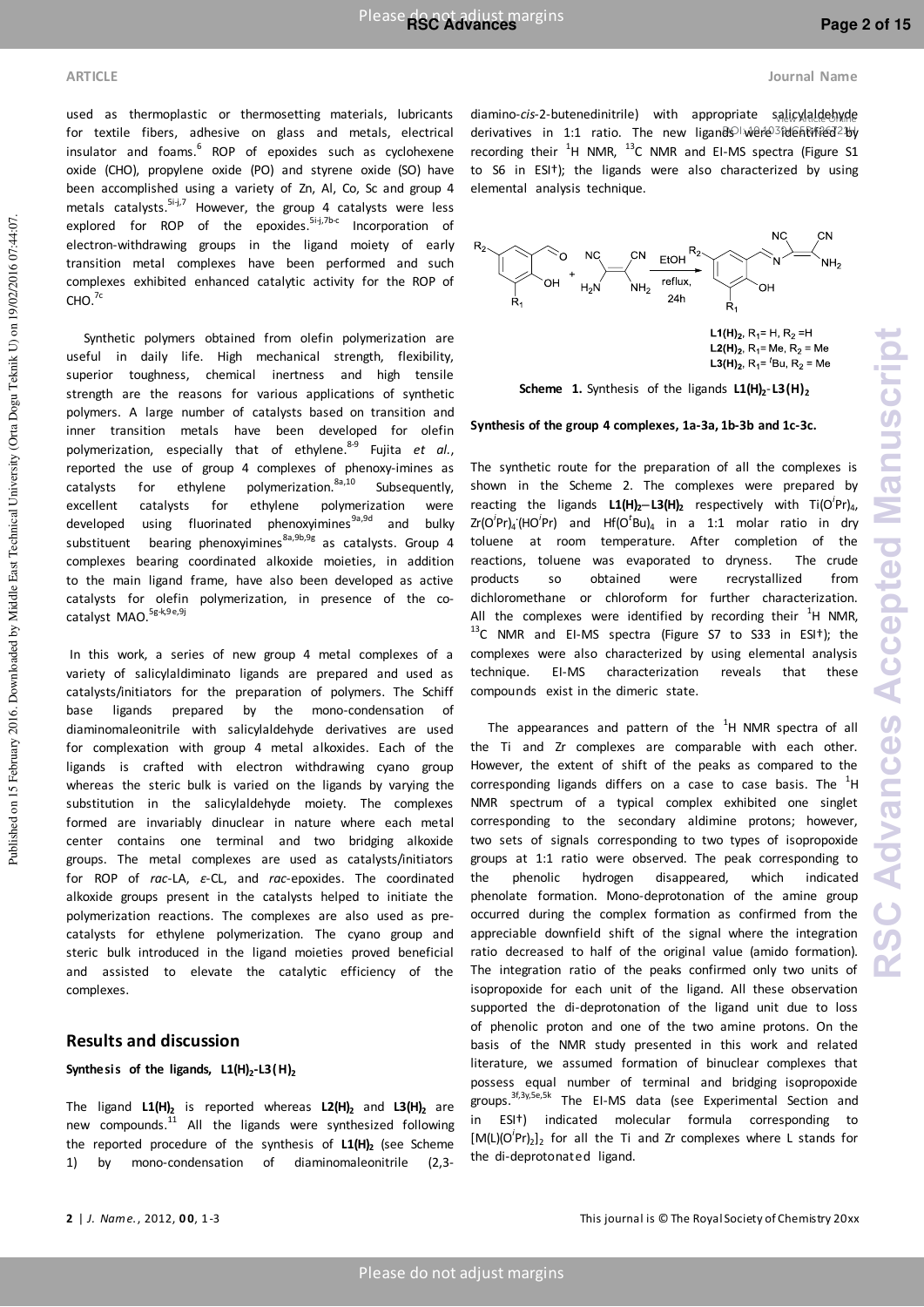#### **Journal Name ARTICLE ARTICLE**

View Article Online

**RSC Advances Accepted Manuscript**

**SC Advances Accepted Manuscript** 



**Scheme 2.** Synthesis of the group 4 complexes, **1a-3a, 1b-3b** and **1c-3c**.

The <sup>1</sup> H NMR data of one of the Ti complexes (**3a**) is described here. The <sup>1</sup>H NMR spectrum of **3a** in CDCI<sub>3</sub> at room temperature displayed signals assignable to two types of isopropoxide groups, *i.e.* terminal and bridging isopropoxide groups. The terminal isopropoxide groups exhibited one wellresolved doublet at  $\delta$ =1.00–1.01 ppm [O-CH(CH<sub>3</sub>)<sub>2</sub>] and a multiplet at 4.14–4.16 ppm [O-C*H*(CH*3*)2]. The bridging isopropoxide groups exhibited one doublet at 1.20–1.21 ppm  $[O-CH(CH<sub>3</sub>)<sub>2</sub>]$  and a multiplet at 4.58–4.63 ppm  $[O-CH(CH<sub>3</sub>)<sub>2</sub>].$ The two aromatic protons located at 7.15 and 7.37 ppm, and the secondary aldimine proton [C*H*=N] at 8.63 ppm are slightly downfield shifted as compared to the signal for the corresponding protons in the free ligand (Figure S34 in the ESI†).

The signal due to the coordinated amide group appeared at 6.26 ppm that is downfield shifted by 1.25 ppm as compared to the free ligand. The  ${}^{1}$ H NMR spectra of **3a** in CDCl<sub>3</sub> at variable temperature displayed no change in the signals patterns as obtained at room temperature (Figure S35 in the ESI†). The NMR spectra of **3a** in deuterated toluene displayed only the solvent peaks, due to lack of solubility.

The  $^{1}$ H and  $^{13}$ C NMR spectra of all the Ti and Zr complexes are provided in ESI†. The NMR spectra support dimeric complex formation as understood from the literature.  $3f,3y,5e,5k$ Therefore, the molecular formula of all the Ti and Zr complexes could be generalized as  $[M(L)(O<sup>i</sup>Pr)(\mu-O<sup>i</sup>Pr)]_2$ .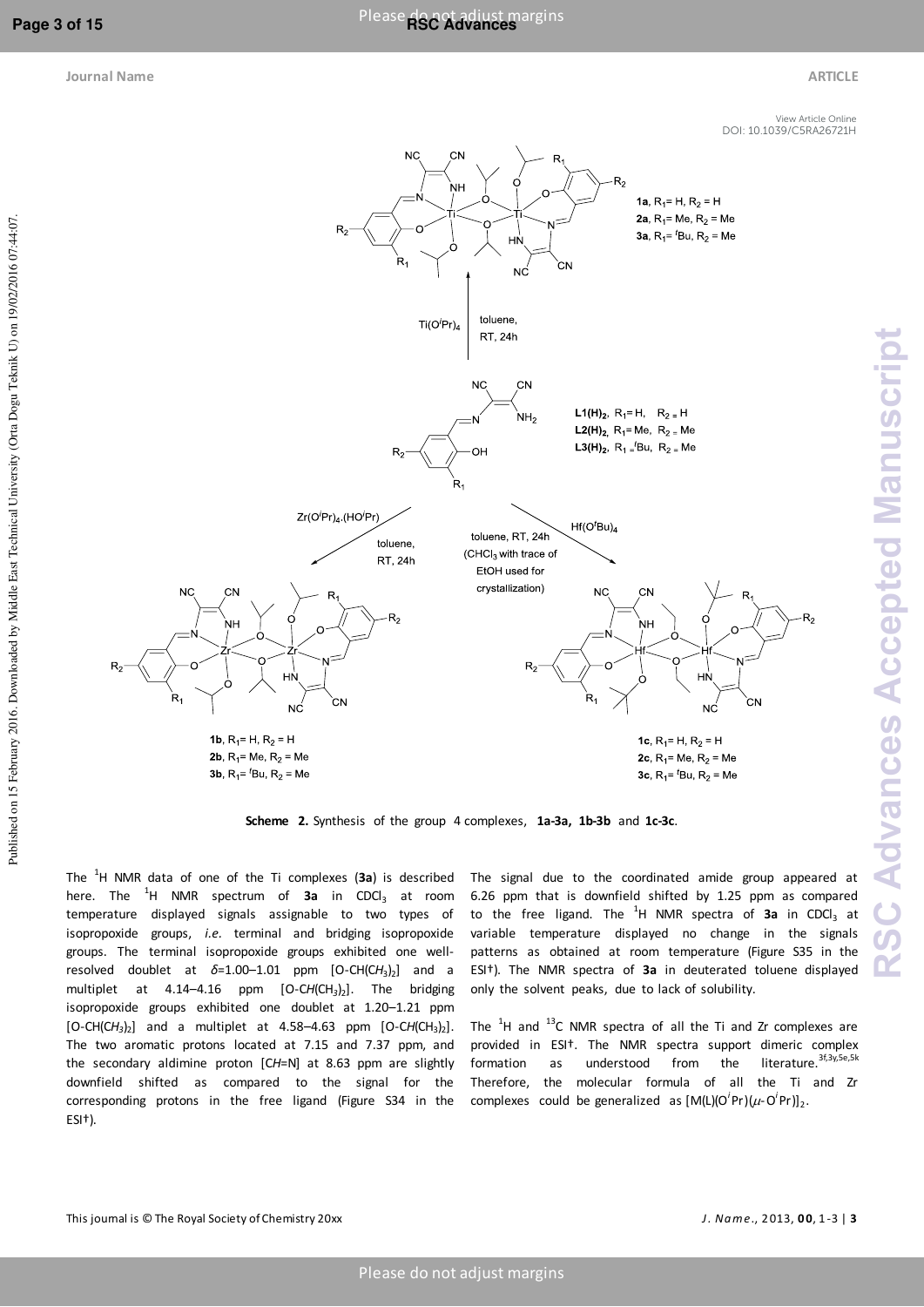Published on 15 February 2016. Downloaded by Middle East Technical University (Orta Dogu Teknik U) on 19/02/2016 07:44:07. Published on 15 February 2016. Downloaded by Middle East Technical University (Orta Dogu Teknik U) on 19/02/2016 07:44:07

The  $1$ <sup>H</sup> NMR spectra of all the Hf complexes are comparable with each other. The counter anion of the Hf salt that was used for complexation is *tert*-butoxide where as in the case of Ti and Zr it is isopropoxide. The  ${}^{1}$ H NMR of a typical Hf complex exhibited one singlet corresponding to the secondary aldimine protons. As per the data of Ti and Zr complexes, one may presume two types of *tert*-butoxide groups in the Hf complex. However, only one type of *tert*-butoxide group was observed and the number of such group is one per ligand unit. Interestingly, one more set of signals assignable to ethoxide group was observed, that too one per ligand unit. It is proposed, on the basis of literature, that the ethoxide group was derived from the ethanol present in solvent of crystallization *i.e.* chloroform.<sup>51</sup> The integration ratio of the peaks confirmed only one unit of *tert*-butoxide and one unit of ethoxide for each unit of the ligands. Here also the dideprotonated ligands are present in the complexes. The EI-MS data indicated molecular formula corresponding to [M(L)(O*<sup>t</sup>* Bu)(OEt)]2 for all the Hf complexes where L stands for the di-deprotonated ligand. Assigning ethoxide for the terminal or bridging position, so also for *tert*-butoxide is not possible from the 1 H NMR spectrum. However, the bulky *tert*butoxide and relatively smaller ethoxide groups are proposed to occupy terminal and bridging positions, respectively, on the basis of steric consideration. It was confirmed by crystal structure of one of the complexes *i.e.* **3c**. The <sup>1</sup>H and <sup>13</sup>C NMR spectra of all Hf complexes are provided in the ESI. Therefore, the molecular formula of all the Hf complexes could be generalized as  $[M(L)(O<sup>t</sup>Bu)(\mu$ -OEt)]<sub>2</sub>.

#### **X-ray diffraction studies of complexes of [Ti(L3)(O***<sup>i</sup>* **Pr)2]2, 3a;**   $[\text{Zr}(\text{L3})(\text{O}^i\text{Pr})_2]_2$ , 3b and  $[\text{Hf}(\text{L3})(\text{O}^t\text{Bu}) (\mu\text{-OEt})]_2$ , 3c.

The solid state structures of the binuclear complexes **3a**, **3b** and **3c** were determined by single crystal X-ray crystallography analysis and presented in Figures 1-3, respectively. The crystallographic parameters are collected in the Table S1 in ESI†. The complexes **3a**, **3b** and **3c** crystallized in monoclinic (space group *C2/c*), triclinic (space group *P1*), and triclinic (space group *P1*) systems, respectively. With regard to the structural configuration, the molecular structures of all the complexes are rather similar to one another. In a given complex both the metal centers are hexa-coordinated with distorted octahedral geometry. The coordination environment of a metal center is defined by one [ONN]-type tridentate dideprotonated ligand, one terminal alkoxide group and two bridged alkoxide groups. The ligand units are disposed in a *meridional* fashion and the bridged alkoxides are located *cis* to each other. The terminal alkoxides that are located in different metal centers are disposed in an *anti-*fashion with respect to each other. The relative positions of the ligand units should also be described here to provide a complete picture of the overall coordination environment. This could be defined in more than one way to offer the same meaning, e.g. by mentioning the relative positions of the phenolate oxygen atoms coordinated to different metal centers of the complex.

The phenolate oxygen atoms are actually positioned ticanti<sub>nline</sub> each other in their crystal structures. Phe <del>lgeometry Rof</del>67N<del>1</del>H hydrogen atoms in all complexes is "endo".<sup>3f</sup> The bond distances for M−O<sub>terminal alkoxide</sub> bonds, M−O<sub>phenoxide</sub> bonds, and M-N<sub>imine</sub> bonds are comparable to the literature.<sup>3c,3f,3h,5e,5k</sup> The bond distances for the M−Obridging alkoxide for Ti and Zr complexes where the alkoxide stands for isopropoxide are comparable with literature data.  $3f,3y,5e,5k$ 



**Figure 1.** Molecular structure of **3a** with thermal ellipsoids drawn at the 30% probability level. All hydrogen atoms except the amido protons have been omitted for clarity. Selected Bond Distances (Å) and Angles (°): Ti(1)−O(1) 1.8972(13, Ti(1)−O(2) 1.7466(14), Ti(1)−O(3) 2.1538(13), Ti(1)−N(1) 2.0912(16), Ti(1)–N(2) 2.2047(15), Ti(1)–Ti(1<sup>'</sup>) ) 3.2343(6); O(2)−Ti(1)−O(3) 176.59(6), O(3)−Ti(1)−N(2) 160.97(6), O(1)−Ti(1)−N(1) 153.70(7).



**Figure 2.** Molecular structure of **3b** with thermal ellipsoids drawn at the 30% probability level. All hydrogen atoms except the amido protons and solvent molecules have been omitted for clarity. Selected Bond Distances (Å) and Angles (°): Zr(1)−O(1) 2.003(3), Zr(1)−O(2) 2.090(3), Zr(1)−O(3) 1.893(3), Zr(1)−N(1) 2.203(4), Zr(1)−N(2) 2.359(3), Zr(1)−Zr(2) 3.5257(9); O(2)−Zr(1)−O(3) 167.75(12), O(1)−Zr(1)−N(1) 144.85(14), O(2)−Zr(1)−N(2) 164.79(12).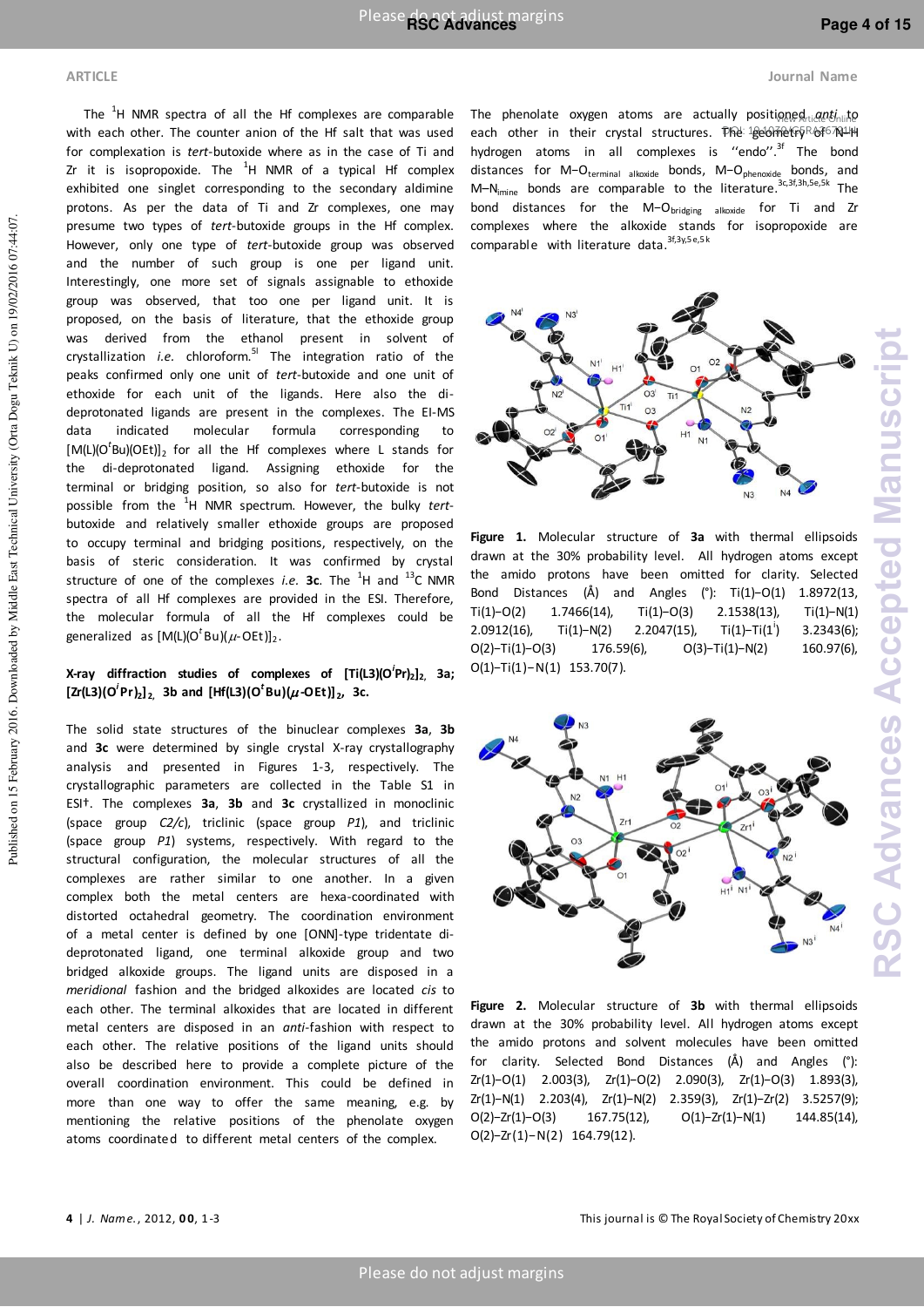Published on 15 February 2016. Downloaded by Middle East Technical University (Orta Dogu Teknik U) on 19/02/2016 07:44:07.

Published on 15 February 2016. Downloaded by Middle East Technical University (Orta Dogu Teknik U) on 19/02/2016 07:44:07

#### **Journal Name ARTICLE ARTICLE**

However, in the case of Hf the bridging alkoxide is ethoxide and such data is not available in the literature. The distances between two metal atoms in the isopropoxide bridged dinuclear complexes **3a** [3.2343(6) Å] and **3b** [3.5257(9) Å] are closely comparable with the metal-metal distances of some reported complexes of similar designs.<sup>3f,3y,5e,5k</sup> The dinuclear Hf complex **3c** contains ethoxide bridges and the metal-metal distance in the complex is 3.488(3) Å. There is no ethoxide bridged Hf complex in the literature, hence the present Hf-Hf distance may be considered as a reference for future works.



**Figure 3.** Molecular structure of **3c** with thermal ellipsoids drawn at the 30% probability level. All hydrogen atoms except the amido protons and solvent molecules have been omitted for clarity. Selected Bond Distances (Å) and Angles (°): Hf(1)−O(1) 1.989(12), Hf(1)−O(3) 2.218(10), Hf(1)−O(5) 1.919(11), Hf(1)−N(1) 2.310(14), Hf(1)−N(4) 2.206(14), Hf(1)−Hf(2) 3.4882(3); O(3)−Hf(1)−O(5) 167.6(5), O(4)−Hf(1)−N(1) 160.9(4), O(1)−(Hf1)−N(4) 148.6(5).

 The terminal and bridging alkoxide groups in **3a** and **3b** are isopropoxide moieties. The M-O<sub>alkoxide</sub> bond length related to the bridging alkoxides is relatively longer [Ti-O<sub>bridging alkoxide</sub> =2.1538(13) Å, Zr-O $_{\text{bridging}$  alkoxide =2.090(3) Å] than that of the terminal alkoxides [Ti−O<sub>terminal alkoxide</sub> =1.8972(13) Å, Zr−O<sub>terminal</sub>  $_{\text{alkoxide}}$  =1.893(3)  $\text{Å}$ ] for a given metal complex. While the terminal alkoxides are *tert*-butoxide and the bridging alkoxides are ethoxide in **3c**. It is emphasized here that ethoxide bridged dinuclear Hf complexes are not reported in literature. However, there are dinuclear Hf complexes where the bridging units are groups such as oxide, hydroxide, isopropoxide, and phenoxide.<sup>5e,3i,3h</sup> The Hf–O<sub>ethoxide</sub> bond length related to the bridging alkoxide is relatively longer [2.222(11) Å] than the Hf– O*tert*-butoxide bond length related to the terminal alkoxide [1.926(11) Å]. Also, the M- $N_{\text{imine}}$  bond length [Ti- $N_{\text{imine}}$ =2.2047(15), Zr–N<sub>imine</sub> =2.359(3) Å, Hf–N<sub>imine</sub> = 2.312(14) Å] is also longer than the M- $N_{\text{amido}}$  bond length [Ti- $N_{\text{amido}}$ =2.0912(16) Å, Zr–N<sub>amido</sub> =2.203(4) Å, Hf–N<sub>amido</sub> =2.233(14) Å] for a given metal complex.

#### **ROP of** *ε***-CL and** *rac***-LA**

The performance of all these complexes (**1a-1c, 2a-2c** and **3a-3c**) towards the ROP of *ε*-CL and *rac*-LA were investigated (Table 1) at 100 and 140 °C respectively. The polymerizations

were performed under solvent free conditions,  $_{\text{Art}$  at  $_{\text{On}}$  the monomer to catalyst ratio of 200:1. DOI: 10.1039/C5RA26721H

 All the complexes exhibited high catalytic activities towards the ROP of *ε*-CL and *rac*-LA. The PCL and PLA formed exhibit narrow molecular weight distributions [MWDs]. The percentage of monomer (*ε*-CL and *rac*-LA) conversion to product was determined from the integration ratio of relevant protons in the corresponding  ${}^{1}H$  NMR spectrum. In case of the ROP of *rac*-LA, the monomer conversions of >97% were obtained within short time of 8, 6, and 5 min using **3a**, **3b** and **3c**, respectively. Thus, the present catalysts could be considered at par with the most active reported group 4 complexes that are used for the ROP reactions. $3-5$  The presence of strong electron withdrawing groups, such as cyano, in the ligand backbone increased the Lewis acidity in the metal center and resulted in higher activity. The experimental number-average molecular weight [*M*n(obs)] and molecular weight distributions (MWDs or PDI) values of polymers were measured by GPC analysis. Among the Ti, Zr and Hf complexes of a given ligand, the polymers obtained by using the Ti complex resulted in the maximum correlation between the *M*n(theo) and *M*n(obs). Also, relatively narrow PDI values were observed in case of the polymers obtained by using the Ti complex. An increasing tendency of catalytic activity with an increase of the steric bulk in the form of the *ortho-* substituent on the phenolate ring was observed. The steric bulk increases from **1a** to **2a** to **3a** so also the reactivity. As shown in Table 1, the ROP of *rac*-LA under similar reaction conditions but in presence different Ti complexes *i.e.* **1a**, **2a** and **3a**, required 21, 15 and 8 min, respectively. The reactivity of Zr and Hf complexes also increased with the increase of steric bulk. Such phenomenon of the influence of steric bulk was previously reported for the group 4 complexes of iminethiobis(phenolate) ligands. $^{3p}$  The introduction of steric bulk at the *ortho*-position of the phenoxide group is likely to protect the metal center of the active catalyst from aggregation and increase the catalytic activity.<sup>1e</sup> A small discrepancy between the *M*n(theo) and the *M*n(obs) were found with slightly broader MWD values. This is attributed to the unavoidable transesterification reactions and/or formation of cyclic oligomers during propagation. Overall the catalytic performance of these complexes is comparable with reported active group 4 catalysts for the ROP of *ε*-CL and *rac*-LA, in terms of  $M_n$ (obs) and MWD values.<sup>3-5</sup>

 The microstructure of the PLAs obtained in the ROP of *rac*-LA were investigated by analyzing the homonuclear decoupled <sup>1</sup>H NMR spectra (CDCl<sub>3</sub> at 25 °C) of the PLA samples. The peaks present in the methine region of the spectra were considered for the analysis that indicated the formation of heterotacticenriched PLAs. The stereochemical structures could be determined from the relative intensity of the tetrads (*isi*, *iii*, iis/sii, sis) obtained in the homonuclear decoupled <sup>1</sup>H NMR, where "*i*" and "*s*" indicate isotactic and syndiotactic diad, respectively.<sup>12</sup>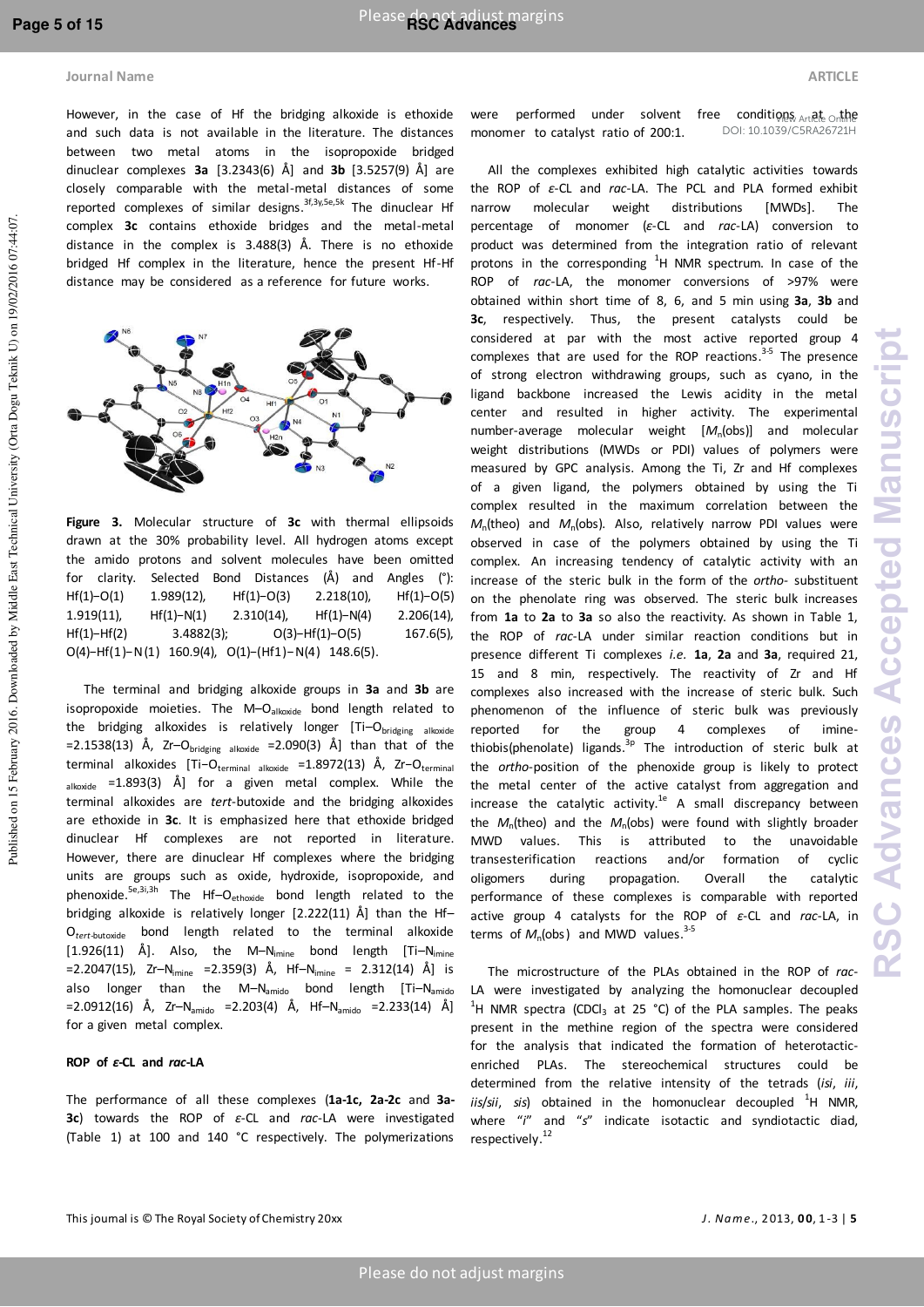**RSC Advances Accepted Manuscript**

ccepted Manuscript

View Article Online DOI: 10.1039/C5RA26721H

**Table 1.** Results for the ROP of *ε*-CL and *rac*-LA catalyzed by complexes **1a-1c**, **2a-2c** and **3a-3c***<sup>a</sup>*

| Entry          | Catalyst       | Monome r          | Time  | Conv. <sup>b</sup> | $M_n^c$ (obs)     | $M_n^d$ (theo)          | $M_w/M_n^c$ | $P_r^e$ |
|----------------|----------------|-------------------|-------|--------------------|-------------------|-------------------------|-------------|---------|
|                |                |                   | [min] | [%]                | [kg mol $^{-1}$ ] | [kg mol <sup>-1</sup> ] |             |         |
| 1              | 1a             | $\varepsilon$ -CL | 10    | 93                 | 20.45             | 22.90                   | 1.19        |         |
| $\overline{2}$ | 1 <sub>b</sub> | $\varepsilon$ -CL | 7     | 91                 | 18.36             | 22.90                   | 1.20        |         |
| 3              | 1 <sub>c</sub> | $\varepsilon$ -CL | 6     | 90                 | 16.65             | 22.90                   | 1.23        |         |
| 4              | 2a             | $\varepsilon$ -CL | 9     | 96                 | 20.98             | 22.90                   | 1.15        |         |
| 5              | 2 <sub>b</sub> | $\varepsilon$ -CL | 6     | 95                 | 18.05             | 22.90                   | 1.19        |         |
| 6              | 2c             | $\varepsilon$ -CL | 5     | 97                 | 17.89             | 22.90                   | 1.21        |         |
| 7              | 3a             | $\varepsilon$ -CL | 4     | 97                 | 21.18             | 22.90                   | 1.12        |         |
| 8              | 3b             | $\varepsilon$ -CL | 4     | 96                 | 19.45             | 22.90                   | 1.16        |         |
| 9              | 3c             | $\varepsilon$ -CL | 3     | 98                 | 17.34             | 22.90                   | 1.18        |         |
| 10             | 1a             | rac-LA            | 21    | 92                 | 25.42             | 28.90                   | 1.17        | 0.62    |
| 11             | 1b             | rac-LA            | 17    | 88                 | 21.98             | 28.90                   | 1.20        | 0.67    |
| 12             | 1 <sub>c</sub> | rac-LA            | 15    | 89                 | 22.33             | 28.90                   | 1.21        | 0.70    |
| 13             | 2a             | rac-LA            | 15    | 96                 | 25.06             | 28.90                   | 1.15        | 0.69    |
| 14             | 2b             | rac-LA            | 12    | 95                 | 24.76             | 28.90                   | 1.19        | 0.74    |
| 15             | 2c             | rac-LA            | 10    | 93                 | 22.90             | 28.90                   | 1.20        | 0.75    |
| 16             | За             | rac-LA            | 8     | 98                 | 28.15             | 28.90                   | 1.14        | 0.68    |
| 17             | 3b             | rac-LA            | 6     | 98                 | 25.03             | 28.90                   | 1.16        | 0.77    |
| 18             | Зс             | rac-LA            | 5     | 97                 | 23.43             | 28.90                   | 1.17        | 0.80    |

<sup>a</sup>Reaction conditions: [M]<sub>o</sub>/[C]<sub>o</sub>= 200:1, 100 °C for *ε*-CL and 140 °C for *rac*-LA, solvent-free. <sup>b</sup>Determined from <sup>1</sup>H NMR in CDCl<sub>3</sub> at 25 °C. <sup>c</sup>Measured by GPC at 27 °C in THF relative to polystyrene standards with Mark-

Houwink corrections for  $M_n$ . <sup>*d*</sup> $M_n$ (theo) = [M]<sub>o</sub>/[C]<sub>o</sub> × mol wt (monomer) + mol wt (end group) at 100% conversion of monomer. <sup>e</sup>P<sub>r</sub> is the probability for heterotactic enrichment calculated from homonuclear decoupled <sup>1</sup>H NMR spectrum in CDCl<sub>3</sub> at 25 °C.

In particular, the PLAs obtained from the Hf catalyst (**3c**) with *tert*-butyl groups as substituent on the phenol segment exhibited maximum degree of heterotacticity ( $P_r$  = 0.80) [Figure S36 in ESI†]. The bulkier substituents led to higher rigidity, especially if they were located at the *ortho*-position of the phenol segment. Previously, Okuda *et al.* have reported the increase of heterotacticity with increasing steric bulk at *ortho*- and *para*-positions of the phenyl ring in (OSSO)-type tetradentate bis(phenolate) ligand for the ROP of *meso*-LA.3o Kol *et al.* have demonstrated the gradual change of tacticity, of the PLA obtained from ROP of *rac*-LA, from heterotactic-rich through atactic to isotactic-rich depending on the substitution pattern of the phenolate ring in the tetradentate-diainionic imine-thiobis(phenolate) type ligand. $3<sup>p</sup>$  Also, while moving from Ti to Zr to Hf complexes of a given ligand, it was observed that the PLAs produced from Hf and Zr catalysts featured higher degrees of heterotacticity than their Ti counterparts (*e.g. P*<sup>r</sup> = 0.68 (**3a**), *P*r = 0.77 (**3b**), *P*<sup>r</sup> = 0.80 (**3c**).

 Furthermore the ROP reactions were done using different monomer-to-catalyst ratios ( $[M]_{o}/[Cat]_{o}$ ) in the range of 100:1 to 800:1 using the catalyst  $3a$  (Figure 4). In the plots of  $M_n$  and *M*w/*M*n (MWD) *vs.* [M]o/[Cat]o, the *M*n(obs) values of the produced PCLs and PLAs increased proportionally to the monomer-to-catalyst ratios with narrow MWDs, suggesting a good control in the polymerization.



**Figure 4**. Plots of  $M_n$  and  $M_w/M_n$  *vs.*  $[M]_o/[Cat]_o$  plots for ROP of *ε*-CL and *rac*-LA at 100 °C and 140 °C respectively using **3a**.

In the plots of  $M_n$  and  $M_w/M_n$  *vs.* monomer conversion, the *M*n(obs) values increased linearly with the monomer conversion (Figure 5). This linear dependence of *M*n(obs) values with the monomer to polymer conversion, supports that the propagating chains grew at nearly constant rate and these polymerizations were well controlled. The plots of % conversion of *ε*-CL and *rac*-LA against time showed a sigmoidal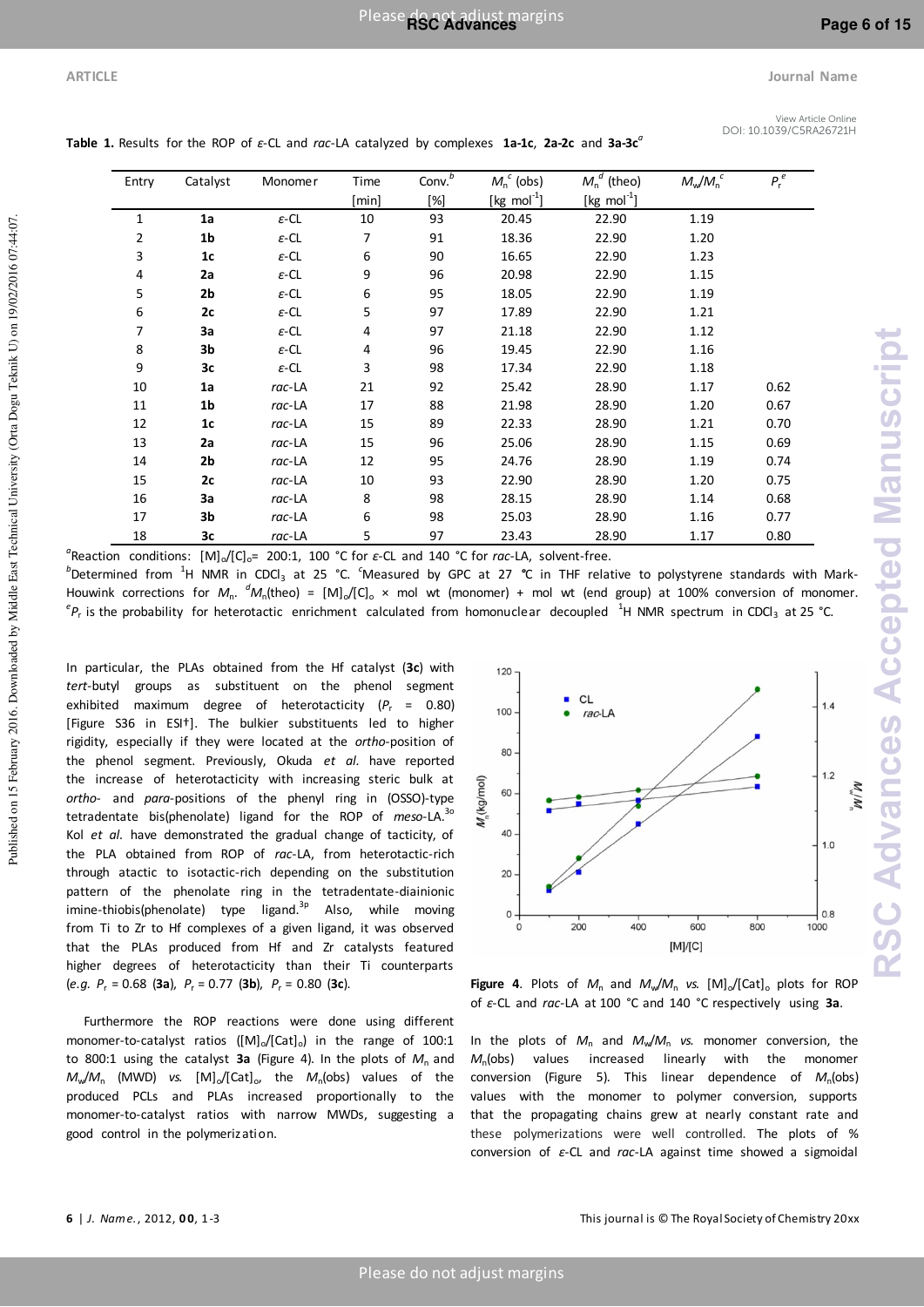## **Page 7 of 15 Research Margins margins** and proportional proportional proportion  $\mathsf{P}$  **RSC Advances**

#### **Journal Name ARTICLE ARTICLE**

curve. This curve confirmed that the rate of polymer formation was very high at the initial stage, whereas at a later stage the monomer conversion rate remained constant (Figure S37 in ESI†).



**Figure 5.** Plots of  $M_n$  and  $M_w/M_n$  *vs.* monomer conversion for ROP of *ε*-CL and *rac*-LA at [M]<sub>o</sub>/[Cat]<sub>o</sub>=200 at 100 °C and 140 °C respectively using **3a**.

#### **Mechanistic aspects of the ROP of** *rac***-LA.**

To find the polymerization mechanism, low molecular weight PLA (oligomer) were synthesized from *rac*-LA at monomer to catalyst ratio 15:1 using catalyst **3a** at 140 °C under solventfree condition. The end-group analysis of the isolated oligomer was carried out using the techniques like  ${}^{1}$ H NMR spectroscopy and MALDI-TOF mass spectrometry. The  ${}^{1}$ H NMR spectrum clearly confirmed the incorporation of an iso-propyl end group (δ=1.26–1.28 ppm signals for methyl protons and δ= 4.16–4.20 signals for methine protons), as shown in Figure S38 in the ESI†.

It suggested that the initiation step occurs with insertion of the coordinated monomer into the M–isopropoxide bond. In addition, the MALDI-TOF mass spectrum of the oligomer incorporates a series of signals with molecular weight interval of 72.04 or 144.10, end-capped with isopropoxide group as acetonitrile adduct, which indicates that isopropoxide moiety acts as the initiating group for the controlled ROP of rac-LA (Figure S39 in the ESI†). The expansion of the MALDI-TOF spectrum shows a series of peaks with very small intensity, that corresponds to the intramolecular transesterification and/or cyclic intermediate formation [Figure S40 in ESI†]. The 1H NMR spectrum combined with MALDI-TOF mass spectrum suggested that the ROP proceeds via the coordinationinsertion mechanism.  $5g-j$ 

View Article Online

#### **Kinetic Studies of the ROP of ε-CL and rac-LA.**

Kinetic studies were conducted to find the order of the DOI: 10.1039/C5RA26721Hreaction with respect to monomer and catalyst as well as the rate constant. Polymerizations *ε*-CL and *rac*-LA were monitored over a regular period of time by manual sampling to determine the monomer conversion for  $[M]_0/[Cat]_0=200$  at 100 and 140 °C respectively using **3a**.

The ROP mechanism was found to be first order with respect to *ε*-CL and *rac*-LA conversion using **3a**, as clearly elucidated by the linear relationship between semilogarithmic plots  $(ln([M]_{t=0}/[M]_{t})$  *vs.* time (Figure 6). The apparent rate constant  $(k<sub>app</sub>)$  values  $[k<sub>app</sub> = 0.875 min<sup>-1</sup>$  for the ROP of  $\varepsilon$ -CL and  $k<sub>app</sub> =$ 0.484 min<sup>−</sup><sup>1</sup> for the ROP of *rac*-LA] were obtained from the slope of these straight lines from the plot of  $(ln([M]_{t=0}/[M]_{t})$  vs. time.



**Figure 6.** Plots of  $ln([M]_{0}/[M]_{t})$  vs. time (min) for the ROP of  $\varepsilon$ -CL and *rac*-LA at 100 and 140 °C, respectively using **3a** at  $[M]_0/[Cat]_0=200:1.$ 

**Ring-Opening homopolymerization of** *rac***-CHO,** *rac***-PO and**  *rac***-SO.** 

Next, the catalytic activities all these complexes (**1a**-**1c**, **2a**-**2c** and **3a**-**3c**) toward the homopolymerization of rac-epoxides (*rac*-CHO, *rac*-PO and *rac*-SO) were investigated. All polymerizations were performed under solvent-free conditions in monomer to catalyst ratio 1000:1 under argon atmosphere. The temperature was maintained at 90 °C, 30 °C and 110 °C for CHO, PO and SO respectively as chosen on the basis of literature reports using same epoxide monomer.<sup>7</sup> The polymerization results are summarized in Table 2.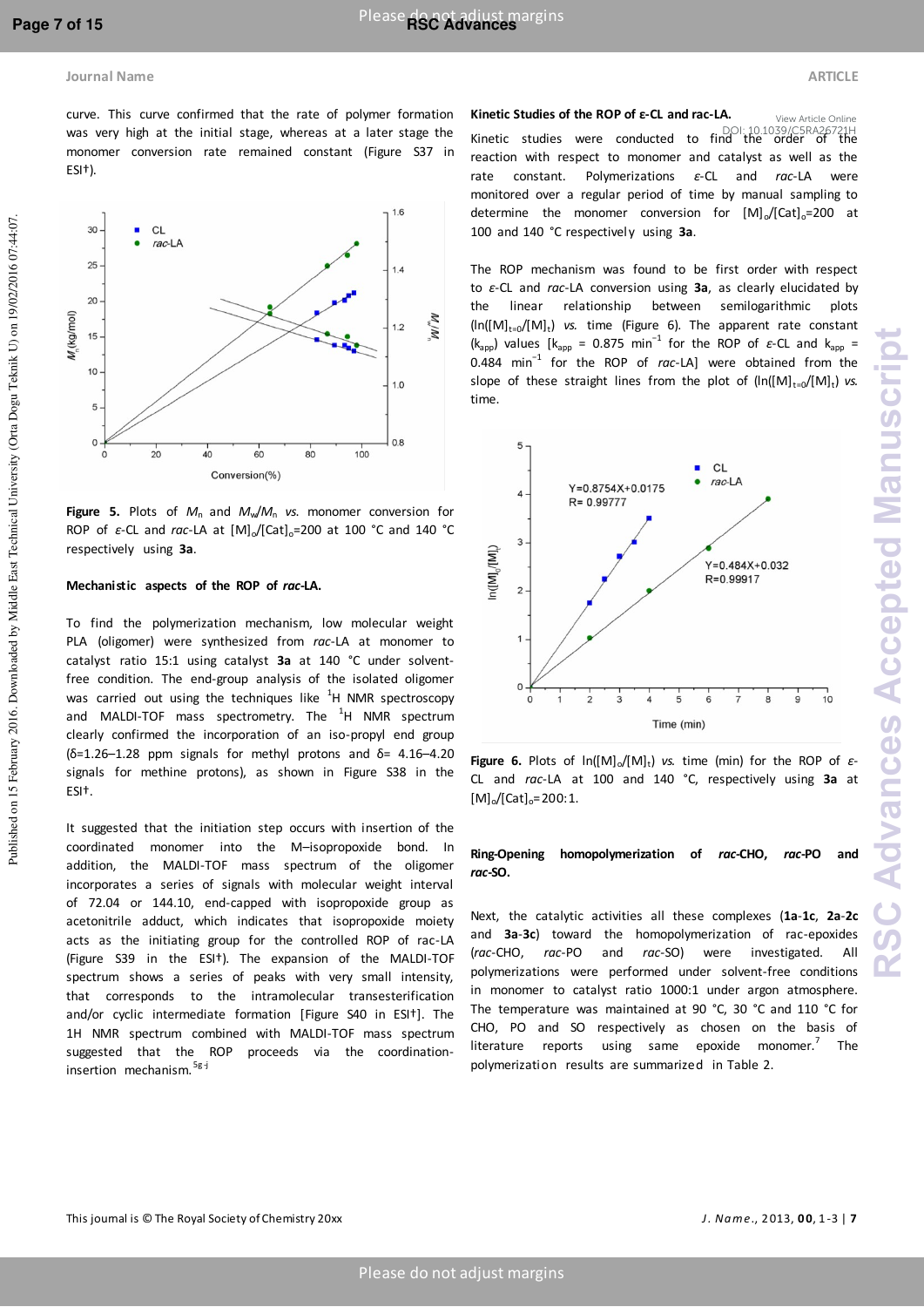View Article Online DOI: 10.1039/C5RA26721H

**Table 2.** Homopolymerization of *rac*-CHO, *rac*-PO and *rac*-SO catalyzed by **3a-3c***<sup>a</sup>*

| Entry | Catalyst | Epoxide<br>monomer | Time<br>[h] | Conv. <sup>b</sup><br>[%] | Yield <sup>c</sup><br>[%] | $TOF^{\alpha}$<br>$[h^{-1}]$ | $M_n^e$ (obs)<br>[kg mol <sup>-1</sup> ] | $M_w/M_n^e$ |
|-------|----------|--------------------|-------------|---------------------------|---------------------------|------------------------------|------------------------------------------|-------------|
|       | 3a       | <b>CHO</b>         | 8           | 82                        | 80                        | 102.0                        | 31.19                                    | 1.29        |
| 2     | 3b       | <b>CHO</b>         | 8           | 78                        | 75                        | 97.5                         | 29.44                                    | 1.33        |
| 3     | 3c       | <b>CHO</b>         | 8           | 79                        | 77                        | 98.7                         | 28.44                                    | 1.34        |
| 4     | 3a       | PO                 | 14          | 68                        | 65                        | 48.5                         | 23.45                                    | 1.31        |
| 5     | 3b       | PO                 | 14          | 63                        | 61                        | 45.0                         | 20.05                                    | 1.35        |
| 6     | 3c       | PO                 | 14          | 62                        | 59                        | 44.2                         | 21.95                                    | 1.37        |
| 7     | 3a       | SO.                | 12          | 72                        | 71                        | 60.0                         | 39.02                                    | 1.32        |
| 8     | 3b       | SO                 | 12          | 68                        | 64                        | 56.6                         | 35.56                                    | 1.35        |
| 9     | 3c       | SO.                | 12          | 67                        | 65                        | 55.8                         | 36.08                                    | 1.36        |

<sup>a</sup>Polymerization conditions: [M]<sub>o</sub>/[C]<sub>o</sub> = 1000, under solvent-free. Polymerization data using catalysts 1a-1c and 2a-2c are given in Table S2 in the ESI. <sup>b</sup>Determined from <sup>1</sup>H NMR in CDCl<sub>3</sub> at 25 °C. <sup>c</sup>Based on gm of polymer obtained. <sup>d</sup>Turnover frequency (TOF) =Mol of epoxide×(mol of catalyst)<sup>1</sup> h<sup>-1</sup>. <sup>e</sup>Measured by GPC at 27 °C in THF relative to polystyrene standards.

Herein all the complexes are moderately active as catalysts for the ROP of epoxides to produce PCHO, PPO and PSO in good yields. The rate of conversion of CHO is comparatively much faster than conversion PO and SO using any of the catalysts (Table 2 and Table S2). For example, in the case of the catalyst **3a**, 82% of CHO conversion (TOF= 102 h<sup>-1</sup>) was observed after 8 h, whereas only 68% PO conversion (TOF= 48.5  $h^{-1}$ ) and 72% SO conversion (TOF=  $60.0 h^{-1}$ ) happened even after 14 h and 12 h respectively. All the polymers obtained were characterized by NMR spectroscopy and the experimental number-average molecular weight [*M*n(obs)] and molecular weight distributions (MWDs) values of polymers were measured by GPC analysis. All the polymers (PCHO and PSO) were isolated as white solid, except for PPO, which was liquid. The  $1$ <sup>H</sup> NMR spectra obtained from the isolated PCHO, PPO and PSO (Figure 7) clearly assigned the characteristic peaks of the respective polymer and signals are comparable with the literature.<sup>7</sup>



**Figure 7.** <sup>1</sup>H NMR spectra (500 MHz CDCl<sub>3</sub>): a) PCHO; b) PPO; c) PSO.

For CHO polymerizations, the maximum *M*<sub>n</sub>(obs)= 31.19 was achieved and the MWDs are relatively broader [1.28-1.36]. However, the broader MWDs are comparable with the literature reports for the ROP of CHO using Zn and Al based catalysts.<sup>7e,7m</sup> This is because of poor initiation and high termination reactions during the polymerization. In case of PO and SO polymerizations, the maximum  $M_n$ (obs)= 23.45 and 39.02 were obtained respectively.

Furthermore the plots between yield (%) of polymer *vs*. time exhibited a sigmoidal curve for the polymerization of CHO, SO and PO using 3a where [Epoxide]<sub>o</sub>/[Cat]<sub>o</sub>= 1000:1 (Figure S41 in ESI†). This indicates that the yield (%) of polymer increased sharply with the time of polymerization at the initial stages and the yield became constant after a certain time.

#### **Polymerization of Ethylene**

The catalysts **1a**-**1c**, **2a**-**2c** and **3a**-**3c** were investigated toward ethylene polymerization (Table 3). However, the catalysts were activated using the co-catalyst MA[O \(methylaluminoxane\).](https://www.google.co.in/url?sa=t&rct=j&q=&esrc=s&source=web&cd=1&cad=rja&uact=8&sqi=2&ved=0CB0QFjAAahUKEwitxbyUoJHHAhVBj44KHax1AMc&url=https%3A%2F%2Fen.wikipedia.org%2Fwiki%2FMethylaluminoxane&ei=paTBVe3eIcGeugSs64G4DA&usg=AFQjCNFOPOI44JEhqro2TK9gwUyfqB8VNA&bvm=bv.99261572,d.c2E) All the polymerization reactions were performed in dry toluene at 60 °C under a constant pressure of ethylene (6 atm, 6.08 bar). The ratio of [MAO]:[Cat] was maintained at 1000:1 in all the reactions.

 These complexes are found to be active pre-catalysts towards ethylene polymerization, producing high molecularweight polyethylene. The high activity of the catalysts is due to the presence of electron withdrawing group (*i.e.* cyano) in the ligand back bone. Presence of electron withdrawing group is known to reduce activation energy of the ethylene insertion reaction and also facilitate the metal-carbon reactivity thereby making the catalyst superior for ethylene polymerization.<sup>8b</sup> The catalysts **3a**-**3c** exhibited higher activities, as compared to **2a-2c** and **1a-1c**, and the values fall in the range of  $4.81 \times 10^5$ to 3.31  $\times$  10<sup>5</sup> g mol<sup>-1</sup> h<sup>-1</sup> (Table 3). This is due to the presence of bulky *tert*-butyl groups at the *ortho*- and *para*-positions in the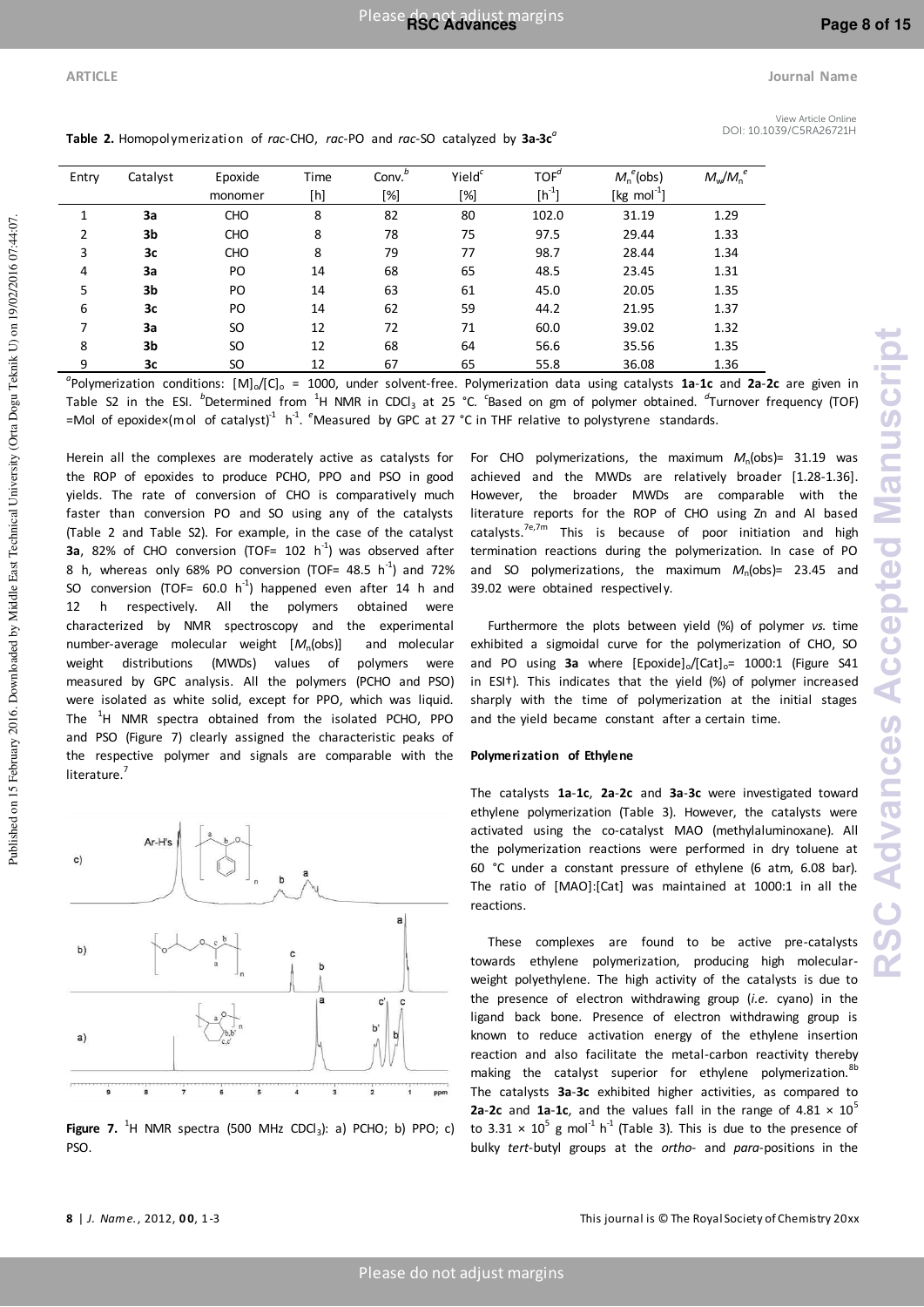Published on 15 February 2016. Downloaded by Middle East Technical University (Orta Dogu Teknik U) on 19/02/2016 07:44:07. Published on 15 February 2016. Downloaded by Middle East Technical University (Orta Dogu Teknik U) on 19/02/2016 07:44:07.

#### **Journal Name ARTICLE ARTICLE**

phenolic moiety of the catalysts **3a**-**3c**. Some literature reports have shown that presence of steric bulk, on *ortho*-positions in the phenolate ring in the catalysts play a crucial role in improving catalytic activity significantly in ethylene polymerization. 8a,9b,9g We have also envisioned that the central metal of the catalyst also has an influence on the catalytic activity. Remarkably, the Ti complexes exhibited maximum activity in contrast to their Zr and Hf analogues under the same catalytic conditions. For ethylene polymerization the tendency of the catalytic activity of the complexes of a given ligand is usually Ti>Zr>Hf.<sup>9e,f</sup> The higher electrophilicity of the Ti center is the reason behind the higher activity of its complexes in ethylene polymerization.<sup>8b</sup> Thus, Ti is the most frequently used as metallic center in comparison to Zr and Hf centers for ethylene polymerization. $8 - 10$ 

**Table 3.** Polymerization data for ethylene using complexes **1a-1c**, **2a-2c** and **3a-3c** activated by MAO*<sup>a</sup>*

| Entry | Cat.           | Yield <sup>b</sup> | Activity $c$ | $M_n^d$                 | $M_w/M_n^d$ |
|-------|----------------|--------------------|--------------|-------------------------|-------------|
|       |                | [gm]               |              | [kg mol <sup>-1</sup> ] |             |
| 1     | 1a             | 1.06               | 2.12         | 87.89                   | 2.38        |
| 2     | 1b             | 0.99               | 1.98         | 78.92                   | 2.49        |
| 3     | 1c             | 0.97               | 1.94         | 75.45                   | 2.47        |
| 4     | 2a             | 1.51               | 3.02         | 109.11                  | 1.89        |
| 5     | 2 <sub>b</sub> | 1.24               | 2.47         | 99.35                   | 2.18        |
| 6     | 2c             | 1.18               | 2.36         | 94.26                   | 2.34        |
| 7     | 3a             | 2.41               | 4.81         | 122.75                  | 1.85        |
| 8     | 3b             | 1.85               | 3.71         | 119.50                  | 1.96        |
| 9     | 3c             | 1.66               | 3.31         | 115.29                  | 1.97        |

*a* Conditions: 10 μmol catalyst, [MAO]:[Cat] ratio = 1000, 50 mL toluene, ethylene pressure = 6 atm, at 60 °C for 30 min. <sup>b</sup>gm of polymer obtained after 30 min. *<sup>c</sup>* Activity in (gm PE/mol cat ×h) × 10<sup>5</sup> . *<sup>d</sup>*Measured by GPC in 1,2,4-*tri*-chloro benzene (TCB) at 140 °C relative to polystyrene standards.

 In order to find the effect of reaction parameters such as, [MAO]/[C] ratio, temperature, and solvent, on the catalytic performance, polymerizations were done systematically by changing such parameters using the catalyst **3a**. To investigate the influence of reaction temperature on the activity, the polymerizations were conducted at different temperatures in the range of 25–80 °C, while the [MAO]/[Cat] molar ratio was kept constant 1000:1. The activity was found to be slightly increased with the elevation of reaction temperature from 25 °C to around 60 °C and then decreased with further increase of temperature [Figure S42 in ESI†]. Therefore the reactions were carried out at 60 °C. To find the optimum [MAO]/[Cat] ratio required for maximum catalytic activity, the polymerizations were performed with different [MAO]/[Cat] ratios at 60 °C. The activity increased with increasing of [MAO]/[Cat] ratio and then decreased with further enhancement of [MAO]/[Cat] ratio [Figure S43 in ESI†]. The highest activity was obtained at [MAO]/[Cat] ratio = 1000:1. It is proposed that the catalyst is converted into a cationic species when reacted with MAO in line with reported data.<sup>14</sup> The rate of chain propagation in the polymerization increased due to the presence of positive

charge on the metal center. The presence of <sub>VEXCRSSLe</sub> MAQ resulted in a reversible deactivation of the 103etive RA26 heef, therefore resulting in lower activity. $9k,14$  To evaluate the solvent effect on the catalytic performance, the polymerizations have been performed in toluene, dichloromethane and chloroform using [MAO]/[Cat] ratio= 1000:1 at 60 °C. Due to insolubility of these complexes in non polar solvent, the solvents, such as hexane or pentane have not been used in this polymerization. The catalyst **3a** was found to be most active in toluene, whereas in presence of dichloromethane and chloroform a detrimental effect on the catalytic activity was observed [Figure S44 in ESI†]. This is in line with the literature. $15-16$ 

#### **Experimental Section**

#### **Materials and Methods.**

Salicylaldehyde was purchased from Sigma-Aldrich, while 2 hydroxy-3,5-dimethylbenzaldehyde and 3-(*tert*-butyl)-2 hydroxy-5-methylbenzaldehyde were prepared by following literature procedures.<sup>17</sup> Diaminomaleonitrile, group 4 metal salts *i.e.* Ti(O<sup>'</sup>Pr)<sub>4</sub>, Zr(O<sup>'</sup>Pr)<sub>4</sub><sup>, '</sup>PrOH and Hf(O<sup>t</sup>Bu)<sub>4</sub>; and the cocatalyst MAO were purchased from Sigma-Aldrich and used without further purification. Toluene was dried by refluxing over sodium and benzophenone and distilled under argon prior to use. The deuterated solvent for NMR studies *i.e.* CDCl<sub>3</sub> was acquired from Sigma-Aldrich and purified by distilling over calcium hydride then stored in a glove box. The common reagents and common solvents were acquired locally and purified by usual methods. The monomers namely *ε*-CL, *rac*-CHO, *rac*-PO and *rac*-SO were purchased from Sigma-Aldrich, dried over calcium hydride overnight and distilled freshly prior to use. Lactide monomer, *rac*-LA was purchased from Sigma-Aldrich and purified by sublimation under argon atmosphere and stored in glove box.

All manipulations for the preparation of complexes were carried out using either standard Schlenk techniques or glove box techniques under a dry argon atmosphere. The polymerization reactions were also carried out under argon atmosphere. All  $^{1}$ H and  $^{13}$ C NMR spectra were recorded on a Bruker Avance 400 MHz or 500 MHz spectrometers with chemical shifts given in parts per million (ppm) using residual solvent peak at 7.26 ppm as reference. EI spectra of the compounds were recorded using JEOL GCMATE II instrument. Elemental analyses were performed using a Perkin Elmer Series 11 analyzer. MALDI-TOF MS spectra were recorded on a Bruker Daltonics instrument in dihydroxy benzoic acid matrix. Molecular weights  $(M_n \text{ and } M_w)$  and the MWDs  $(M_w/M_n)$  of polymer samples were determined by GPC instrument with Waters 510 pump and Waters 410 or 2414 differential refractometer as the detector. Single crystal XRD data were collected on a Bruker AXS (Kappa Apex 2) CCD diffractometer equipped with graphite monochromated Mo (K $\alpha$ ) ( $\lambda$  = 0.7107 Å) radiation source.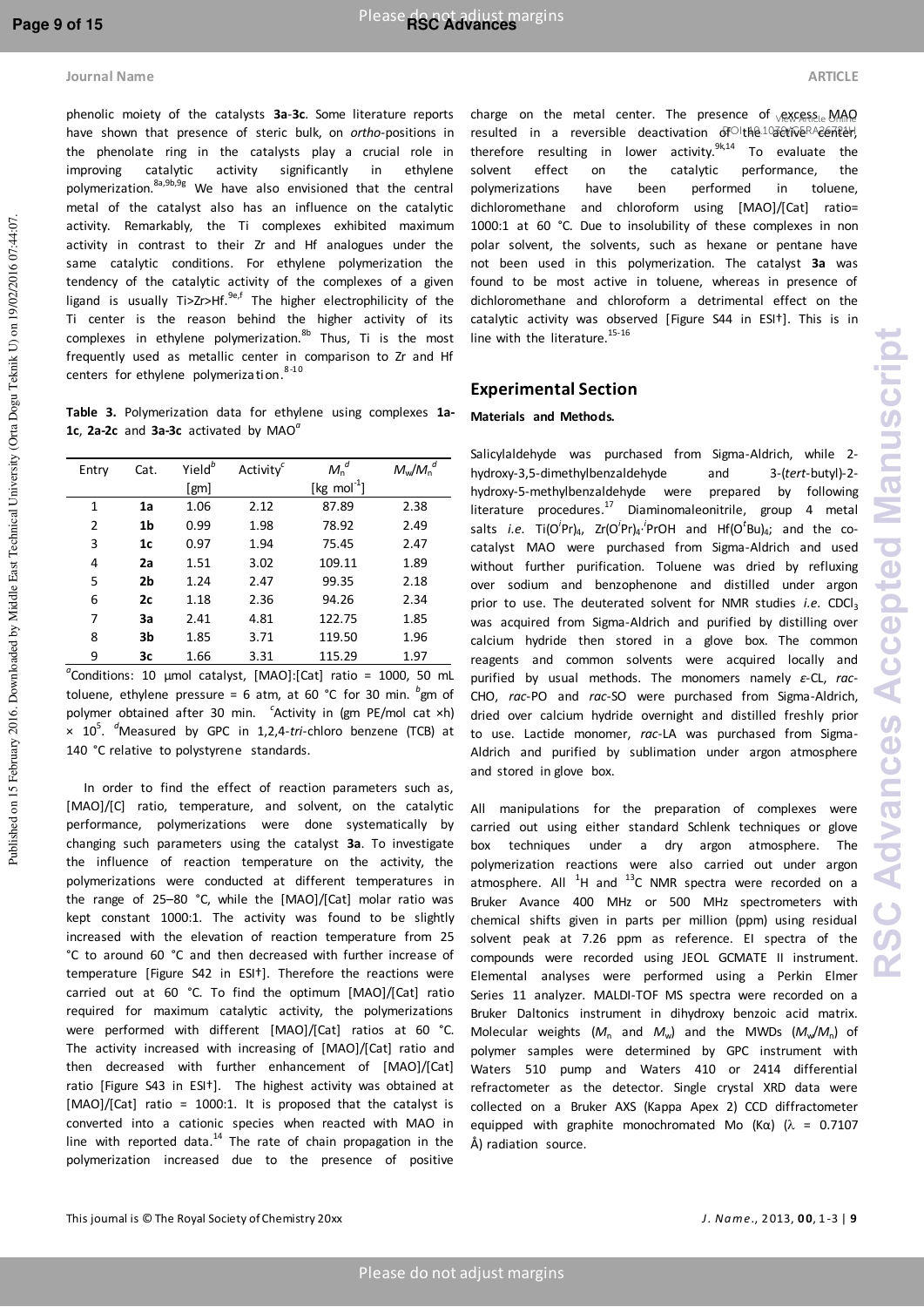#### **ARTICLE Journal Name**

#### **Synthesis of the ligands**

The new ligands, **L2(H)<sup>2</sup>** and **L3(H)2** were prepared in a similar manner as reported for the known ligand L1(H)<sub>2</sub>.<sup>11</sup>

Ligand L1(H)<sub>2</sub>: To a solution of 2-hydroxy-benzaldehyde (1 g, 8.19 mmol) in absolute ethanol was added a solution of diaminomaleonitrile (0.874 g, 8.09 mmol) in absolute ethanol. The ligand was formed via monocondensation and the reaction procedure was as per the report. $^{11}$ 

**Ligand L2(H)2**: To a solution of 2-hydroxy-3,5 dimethylbenzaldehyde (1 g, 6.66 mmol) in absolute ethanol was added solution of diaminomaleonitrile (0.705 g, 6.52 mmol) in absolute ethanol. The mixture was refluxed for 24 h and reddish brown precipitate was observed. The resulting solution was cooled down to room temperature and the a reddish brown precipitate were filtered off, washed with ethanol and dried under vacuum to afford the pure product **L2(H)**<sub>2</sub>. Yield 0.81 g, (52%). Mp: 208 <sup>o</sup>C. <sup>1</sup>H NMR (500 MHz, CDCl<sub>3</sub>):  $\delta$  = 2.24 (s, (CH<sub>3</sub>), 3H), 2.28 (s, (CH<sub>3</sub>), 3H), 4.95 (s, NH<sub>2</sub>, 2H), 7.06 (s, Ar–*H*, 1H), 7.13 (s, Ar–*H*, 1H), 8.51 (s, *H*C=N, 1H), 11.36 (s, Ar-*OH*, 1H). <sup>13</sup>C NMR (125 MHz, CDCl<sub>3</sub>): δ = 15.4 (Ar-*C*H<sup>3</sup> ), 20.4 (Ar–*C*H<sup>3</sup> ), 108.0 (*C*NH<sup>2</sup> ), 112.0 (N*C*CNH<sup>2</sup> ), 113.8 (NC*C*N), 117.6 (Ar–*C*), 123.6 (N*CC*N), 126.0 (Ar–*C*), 129.2 (Ar– *C*), 130.9 (Ar–*C*), 137.3 (Ar–*C*), 156.5 (*Ar*–O), 163.0 (H*C*=N). ESI-MS  $m/z$  calculated for  $[M+H]^+$ .  $C_{13}H_{13}N_4O$ : 241.26 found 241. Anal. Calcd for  $C_{13}H_{12}N_4O$ : C 64.99, H 5.03, N 23.32. Found: C 64.97, H 5.01, N 23.31.

**Ligand L3(H)2**: The ligand **L3(H)<sup>2</sup>** was prepared in a similar manner as described for L2(H)<sub>2</sub> by using 3-(tert-butyl)-2hydroxy-5-methylbenzaldehyde (1 g, 5.20 mmol) instead of 2 hydroxy-3,5-dimethylbenzaldehyde and diaminomaleonitrile (0.551 g, 5.10 mmol). The resulting yellow precipitate were filtered off, washed with ethanol and dried under vacuum. Yield 0.79 g, (55%). Mp: 185 <sup>o</sup>C. <sup>1</sup>H NMR (400 MHz, CDCl<sub>3</sub>):  $\delta$  = 1.43 (s, C(CH<sub>3</sub>)<sub>3</sub>, 9H), 2.33 (s, (CH<sub>3</sub>), 3H), 5.01 (s, NH<sub>2</sub>, 2H), 7.09– 7.10 (d, Ar–*H*, 1H), 7.27–7.28 (d, Ar–*H*, 1H), 8.55 (s, *H*C=N, 1H), 11.79 (s, Ar-*OH*, 1H). <sup>13</sup>C NMR (100 MHz, CDCl<sub>3</sub>): δ = 20.7 (Ar-*C*H3), 29.4 (C(*C*H3)3), 34.9 (*C*(CH3)3), 107.4 (*C*NH2), 112.0 (N*C*CNH2), 113.5 (NC*C*N), 118.3 (Ar–*C*), 122.7 (N*CC*N), 128.7 (Ar–*C*), 131.5 (Ar–*C*), 133.7 (Ar–*C*), 137.6 (Ar–*C*), 157.6 (*Ar*–O), 163.4 (HC=N). ESI-MS  $m/z$  calculated for  $[M+H]^+$ . C<sub>16</sub>H<sub>19</sub>N<sub>4</sub>O: 283.34 found 283. Anal. Calcd for  $C_{16}H_{18}N_4O$ : C 68.06, H 6.43, N 19.84. Found: C 68.05, H 6.41, N 19.82.

#### **Synthesis of complexes 1a-1c, 2a-2c and 3a-3c**

**Complex 1a**: To a solution of **L1(H)2** [2-amino-3-((E)-(2 hydroxybenzylidene)amino)maleonitrile] (0.037 g, 0.175 mmol) in 5 mL of dry toluene was added a solution of Ti(O<sup>'p</sup>r)<sub>4</sub> (0.050 g, 0.175 mmol) in 5 mL toluene, in 1:1 stoichiometric ratio. The reaction mixture was stirred for an additional period of 24 h at room temperature. The resulting brown precipitate was evaporated to dryness under vacuum and crystallized from chloroform solution. Yield 0.06 g, (90%). Mp: 205  $^{\circ}$ C.  $^{1}$ H

NMR (500 MHz, CDCl<sub>3</sub>): δ = 1.15−1.16 (d, J= 5.5<sub>∨i</sub>U<sub>α</sub>,<sub>Ar</sub>CH(GH<sub>3</sub>)<sub>2</sub>, 6H),  $1.18-1.19$  (d, J= 5.5 Hz,  $CH(CH_3)$ <sup>O</sup>6H),  $104919-54$ C*H*(CH3)2, 1H), 4.35–4.41 (m, C*H*(CH3)2, 1H), 6.23 (s, N*H*, 1H), 6.75–6.78 (d, Ar–*H*, 1H), 7.00–7.03 (d, Ar–*H*, 1H), 7.44–7.45 (m, Ar–*H*, 1H), 7.51–7.53 (m, Ar–*H*, 1H), 8.37 (s, *H*C=N, 1H). <sup>13</sup>C NMR (125 MHz, CDCl<sub>3</sub>):  $\delta$  = 21.5 (CH(CH<sub>3</sub>)<sub>2</sub>), 24.9 (CH(CH<sub>3</sub>)<sub>2</sub>), 68.1 (O–*C*H(CH3)2), 71.7 (O–*C*H(CH3)2), 103.2 (*C*NH), 113.8 (N*C*CNH), 117.1 (N*C*CN), 120.7 (Ar–*C*), 125.4 (Ar–*C*), 129.1 (NC*C*N), 133.4 (Ar–*C*), 136.3 (Ar–*C*), 138.0 Ar–*C*), 153.8 (*Ar*–O), 158.0 (HC=N). EI-MS  $m/z$  calculated for  $[M+]^{+}$ .  $C_{34}H_{40}N_8O_6Ti_2$ : 752.46 found 752.1491. Anal. Calcd for  $C_{34}H_{40}N_8O_6Ti_2$ : C 54.27, H 5.36, N 14.89. Found: C 54.25, H 5.34, N 14.86.

**Complex 1b**: Ligand **L1(H)2** (0.027 g, 0.129 mmol) and Zr(O*<sup>i</sup>* Pr)4· *i* PrOH (0.050 g, 0.129 mmol) were reacted in 1:1 stoichiometric ratio and the reaction was carried out in similar manner as described for **1a**. Yield 0.05 g, (88%). Mp: 211 °C (decomp). <sup>1</sup>H NMR (500 MHz, CDCl<sub>3</sub>):  $\delta$  = 1.07–1.09 (d, J= 6 Hz,  $CH(CH_3)$ , 3H) 1.18–1.19 (d, J= 6 Hz,  $CH(CH_3)$ , 3H), 1.46–1.47 (d, J= 6 Hz, CH(CH<sub>3</sub>)<sub>2</sub>, 6H), 4.05–4.07 (m, CH(CH<sub>3</sub>)<sub>2</sub>, 1H), 4.66– 4.68 (m, C*H*(CH3)2, 1H), 6.10 (s, N*H*, 1H), 6.29–6.31 (d, Ar–*H*, 1H), 6.56–6.59 (m, Ar–*H*, 1H), 6.93–6.94 (m, Ar–*H*, 1H), 7.31– 7.34 (m, Ar–*H*, 1H), 8.36 (s, *H*C=N, 1H). <sup>13</sup>C NMR (125 MHz, CDCl<sub>3</sub>):  $\delta$  = 20.7 (CH(CH<sub>3</sub>)<sub>2</sub>), 21.7 (CH(CH<sub>3</sub>)<sub>2</sub>), 25.9 (CH(CH<sub>3</sub>)<sub>2</sub>), 69.6 (O–*C*H(CH3)2), 74.9 (O–*C*H(CH3)2), 104.0 (*C*NH), 113.1 (N*C*CNH), 122.3 (Ar–*C*), 128.3 (N*C*CN), 128.9 (Ar–*C*), 129.1 (Ar– *C*), 133.1 (Ar–*C*), 135.8 (Ar–*C*), 136.3 Ar–*C*), 155.8 (*Ar*–O), 158.2 (HC=N). EI-MS m/z calculated for  $[M]^+$ .  $C_{34}H_{40}N_8O_6Zr_2$ : 839.18 found 839.1240 Anal. Calcd for  $C_{34}H_{40}N_8O_6Zr_2$ : C 48.66, H 4.80, N 13.35. Found: C 48.64, H 4.78, N 13.32.

**Complex 1c**: Ligand L1(H)<sub>2</sub> (0.022 g, 0.106 mmol) and Hf(O<sup>t</sup>Bu)<sub>4</sub> (0.050 g, 0.106 mmol) were reacted in 1:1 stoichiometric ratio and the reaction was carried out in similar manner as described for  $1a$ . Yield 0.05 g, (87%). Mp: 217  $^{\circ}$ C (decomp). <sup>1</sup>H NMR (500 MHz, CDCl3): *δ* = 1.07 (s, C(C*H*3)3, 9H), 1.37–1.39 (t, CH2(C*H*3), 3H), 4.28–4.33 (m, C*H*2(CH3), 2H), 6.10 (s, NH, 1H), 7.19–7.20 (m, Ar–*H*, 2H), ), 7.36–7.37 (d, Ar–*H*, 1H), 7.48–7.49 (d, Ar–*H*, 1H), 8.44 (s, C*H*=N, 1H). <sup>13</sup>C NMR (125 MHz, CDCl3): *δ* = 21.5 (CH(*C*H3)3), 26.4 (CH2(*C*H3), 68.0 (O–*C*(CH3)3), 74.0 (O– *C*H2(CH3), 102.2 (*C*NH), 113.6 (N*C*CNH), 121.3 (N*C*CN), 124.8 (Ar–*C*), 126.3 (NC*C*N), 128.3 (Ar–*C*), 130.0 (Ar–*C*), 136.1 (Ar–*C*), 137.8 (Ar–*C*), 155.8 (*Ar*–O), 158.8 (H*C*=N). EI-MS *m/z* calculated for  $[M]^+$ .  $C_{34}H_{40}N_8O_6Hf_2$ : 1013.71 found 1013.8488 Anal. Calcd for  $C_{34}H_{40}N_8O_6H_2$ : C 40.28, H 3.98, N 11.05. Found: C 40.26, H 3.96, N 11.02.

**Complex 2a**: Ligand **L2(H)2** [2-amino-3-((E)-(2-hydroxy-3,5 dimethylbenzylidene)amino)maleonitrile] (0.042 g, 0.175 mmol) and Ti(O*<sup>i</sup>* Pr)4 (0.050 g, 0.175 mmol) were reacted in 1:1 stoichiometric ratio and the reaction was carried out in similar manner as described for  $1a$ . Yield 0.07 g, (92%). Mp: 186  $^{\circ}$ C.  $^{1}$ H NMR (500 MHz, CDCl<sub>3</sub>): δ = 1.07-1.08 (d, J= 6.5Hz, CH(CH<sub>3</sub>)<sub>2</sub>, 6H),  $1.30-1.32$  (d, J= 6.5Hz, CH(CH<sub>3</sub>)<sub>2</sub>, 6H), 2.44 (s, (CH<sub>3</sub>), 3H), 2.49 (s, (C*H*3), 3H), 4.22–4.25 (m, C*H*(CH3)2, 1H), 4.54–4.57 (m, C*H*(CH3)2, 1H), 6.68 (s, N*H*, 1 H), 7.36 (s, Ar–*H*, 1H), 7.46 (s, Ar– *H*, 1H), 8.46 (s, *H*C=N, 1H). <sup>13</sup>C NMR (125 MHz, CDCl<sub>3</sub>):  $\delta$  = 18.2

Published on 15 February 2016. Downloaded by Middle East Technical University (Orta Dogu Teknik U) on 19/02/2016 07:44:07. Published on 15 February 2016. Downloaded by Middle East Technical University (Orta Dogu Teknik U) on 19/02/2016 07:44:07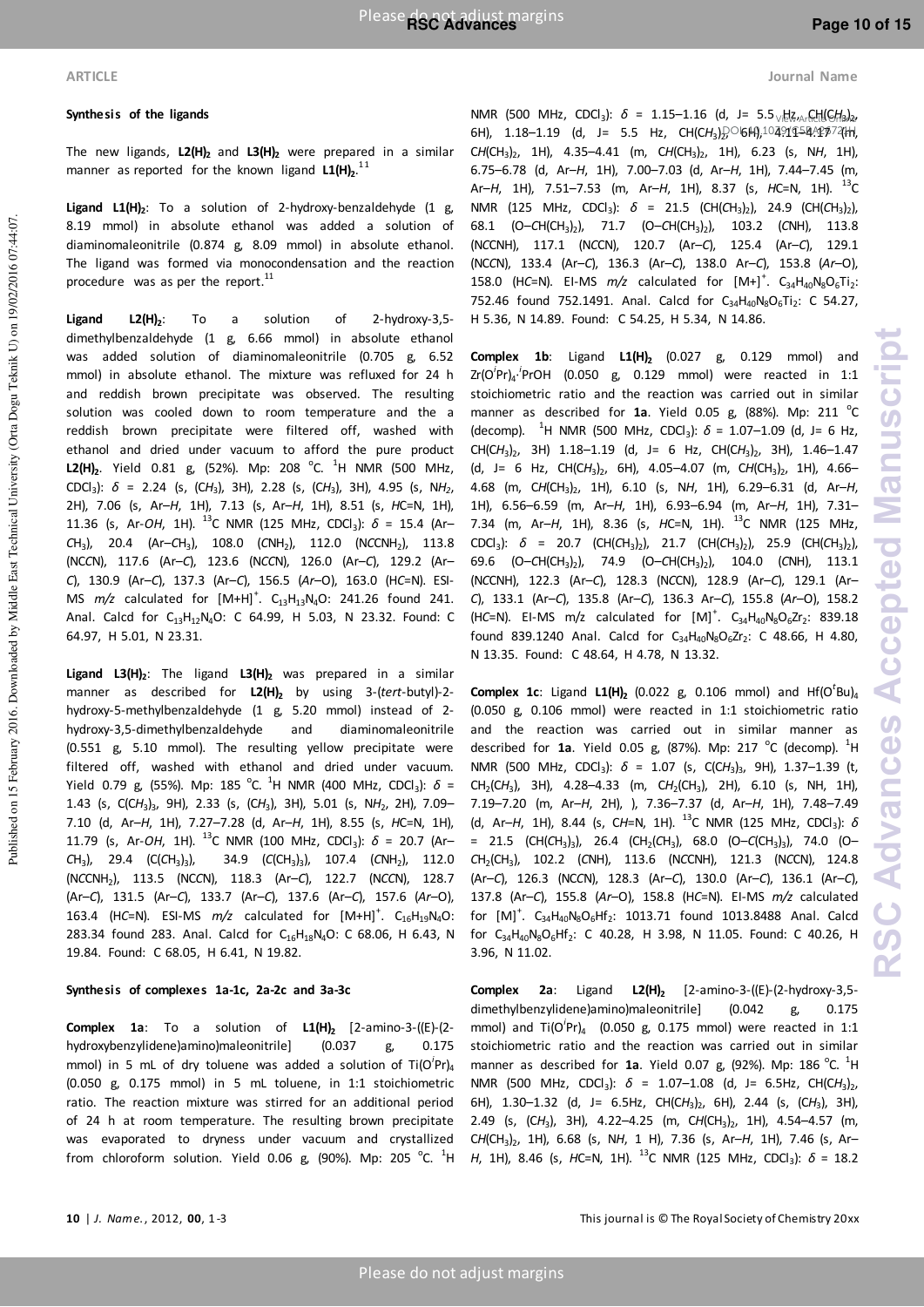#### **Journal Name ARTICLE ARTICLE**

(CH(*C*H3)2), 20.4 (CH(*C*H3)2), 25.7 (Ar–*C*H3), 31.0 (Ar–*C*H3), 68.1 (O–*C*H(CH3)2), 73.7 (O–*C*H(CH3)3), 103.0 (*C*NH), 113.9 (N*C*CNH), 120.9 (N*C*CN), 125.4 (Ar–*C*), 129.7 (NC*C*N), 131.3 (Ar–*C*), 136.0 (Ar–*C*), 138.0 (Ar–*C*), 138.4 (Ar–*C*), 154.3 (*Ar*–O), 160.7 (H*C*=N). EI-MS  $m/z$  calculated for  $[M+H]^+$ .  $C_{38}H_{48}N_8O_6Ti_2$ : 809.57 found 809.6174. Anal. Calcd for  $C_{38}H_{48}N_8O_6Ti_2$ : C 56.45, H 5.98, N 13.86. Found: C 56.43, H 5.96, N 13.84.

**Complex 2b**: Ligand **L2(H)2** (0.031 g, 0.129 mmol) and Zr(O*<sup>i</sup>* Pr)4· *i* PrOH (0.050 g, 0.129 mmol) were reacted in 1:1 stoichiometric ratio and the reaction was carried out in similar manner as described for **1a**. Yield 0.05 g, (90%). Mp: 202 <sup>o</sup>C (decopm). <sup>1</sup>H NMR (500 MHz, CDCl<sub>3</sub>):  $\delta$  = 1.07–1.09 (d, J= 6 Hz, CH(CH<sub>3</sub>)<sub>2</sub>, 3H), 1.20–1.21 (d, J= 6 Hz, CH(CH<sub>3</sub>)<sub>2</sub>, 3H), 1.44–1.45 (d, J= 6.5 Hz, CH(CH<sub>3</sub>)<sub>2</sub>, 6H), 2.48 (s, (CH<sub>3</sub>), 3 H), 2.53 (s, (CH<sub>3</sub>), 3H), 3.96–3.98 (m, CH(CH<sub>3</sub>)<sub>2</sub>, 1H), 4.37–4.45 (m, CH(CH<sub>3</sub>)<sub>2</sub>, 1H), 6.21 (s, N*H*, 1H), 7.32 (s, Ar–*H*, 1H), 7.55 (s, Ar–*H*, 1H), 8.55 (s, *H*C=N, 1H). <sup>13</sup>C NMR (125 MHz, CDCl3): *δ* = 20.4 (Ar–*C*H3), 24.9 (Ar–*C*H3), 25.5 (CH(*C*H3)2), 25.6 (CH(*C*H3)2), 30.4 (CH(*C*H3)2), 72.9 (O–*C*H(CH3)2), 75.0 (O–*C*H(CH3)2), 102.5 (*C*NH), 113.9 (N*C*CNH), 120.9 (N*C*CN), 125.4 (Ar–*C*), 126.6 (Ar–*C*), 129.1 (NC*C*N), 132.3 (Ar–*C*), 136.3 (Ar–*C*), 138.0 (Ar–*C*), 157.6 (*Ar*–O), 158.8 (HC=N). EI-MS  $m/z$  calculated for  $[M]^+$ .  $C_{38}H_{48}N_8O_6Zr_2$ : 895.28 found 895.7510 Anal. Calcd for  $C_{38}H_{48}N_8O_6Zr_2$ : C 50.98, H 5.40, N 12.52. Found: C 50.96, H 5.38, N 12.50.

**Complex 2c**: Ligand **L2(H)2** (0.025 g, 0.106 mmol) and Hf(O*<sup>t</sup>* Bu)<sup>4</sup> (0.050 g, 0.106 mmol) were reacted in 1:1 stoichiometric ratio and the reaction was carried out in similar manner as described for **1a**. Yield 0.05 g, (88%). Mp: 208 <sup>o</sup>C. <sup>1</sup>H NMR (500 MHz, CDCl<sub>3</sub>):  $\delta$  = 1.44 (s, C(CH<sub>3</sub>)<sub>3</sub>, 9H), 1.81–1.83 (t, CH<sub>2</sub>(CH<sub>3</sub>), 3H), 2.57 (s, (C*H*3), 9H), 2.75 (s, (C*H*3), 3H), 4.20–4.24 (m, C*H*2(CH3), 2H), 6.82 (s, NH, 1H), 7.18 (s, Ar–*H*, 1H), 7.48 (s, Ar– *H*, 1H), 8.27 (s, CH=N, 1H). <sup>13</sup>C NMR (125 MHz, CDCl<sub>3</sub>):  $\delta$  = 20.3 (CH(*C*H3)3), 25.4 (CH2(*C*H3), 32.4 (*C*H3), 33.0 (*C*H3), 70.5 (O– *C*(CH3)3), 76.0 (O–*C*H2(CH3), 103.5 (*C*NH), 114.6 (N*C*CNH), 121.6 (N*C*CN), 125.4 (Ar–*C*), 126.5 (NC*C*N), 129.1 (Ar–*C*), 131.6 (Ar– *C*), 137.9 (Ar–*C*), 137.9 (Ar–*C*), 157.5 (*Ar*–O), 159.3 (H*C*=N). EI-MS  $m/z$  calculated for  $[M]^+$ .  $C_{38}H_{48}N_{28}O_6H_2$ : 1069.82 found 1069.8386 Anal. Calcd for  $C_{38}H_{48}N_{28}O_6H_2$ : C 42.66, H 4.52, N 10.47. Found: C 42.64, H 4.50, N 10.44.

**Complex 3a**: Ligand **L3(H)2** [2-amino-3-((E)-(3-(*tert*-butyl)-2 hydroxy-5-methylbenzylidene)amino)maleonitrile] (0.049 g, 0.175 mmol) and Ti(O*<sup>i</sup>* Pr)4 (0.050 g, 0.175 mmol) were reacted in 1:1 stoichiometric ratio and the reaction was carried out in similar manner as described for **1a**. Yield 0.07 g, (93%). Mp: 180<sup>o</sup>C. <sup>1</sup>H NMR (500 MHz, CDCl<sub>3</sub>):  $\delta$  = 1.00–1.01 (d, J= 6 Hz, CH(C*H*3)2, 6H), 1.20–1.21 (d, J= 6 Hz, CH(C*H*3)2, 6H), 1.48 (s,  $C(CH_3)_3$ , 9H), 2.37 (s,  $(CH_3)$ , 3H), 4.14–4.16 (m,  $CH(CH_3)_2$ , 1H), 4.58–4.63 (m, C*H*(CH3)2, 1H), 6.23 (s, N*H*, 1H), 7.15 (s, Ar–*H*, 1H), 7.37 s, Ar–*H*, 1H), 8.63 (s, *H*C=N, 1H). <sup>13</sup>C NMR (125 MHz, CDCl3): *δ* = 20.9 (Ar–*C*H3), 25.9 (CH(*C*H3)2), 26.0 (CH(*C*H3)2), 29.6  $(C(CH_3)_3)$ , 35.2  $(C(CH_3)_3)$ , 68.2  $(O-CH(CH_3)_2)$ , 81.5  $(O-CH(CH_3)_2)$ , 103.9 (*C*NH), 113.3 (N*C*CNH), 122.2 (N*C*CN), 125.4 (Ar–*C*), 129.1 (NC*C*N), 131.1 (Ar–*C*), 134.2 (Ar–*C*), 135.6 (Ar–*C*), 138.0 (Ar–*C*), 155.9 (*Ar*–O), 163.6 (H*C*=N). EI-MS *m/z* calculated for

 $[M+H]^+$ .  $C_{44}H_{60}N_8O_6Ti_2$ : 893.73 found 893.6053 Anal. Calco<sub>nfine</sub>  $C_{44}H_{60}N_8O_6Ti_2$ : C 59.20, H 6.77, N 12.55. Found: C 589218, 1H 6.75, N 12.54.

**Complex 3b**: Ligand **L3(H)2** (0.036 g, 0.129 mmol) and Zr(O*<sup>i</sup>* Pr)4· *i* PrOH (0.050 g, 0.129 mmol) were reacted in 1:1 stoichiometric ratio and the reaction was carried out in similar manner as described for **1a**. The resulting brown precipitate after solvent evaporation was crystallized from concentrated solution of 1,2-dichloroethane. Yield 0.06 g, (93%). Mp: 186  $^{\circ}$ C. <sup>1</sup>H NMR (500 MHz, CDCl<sub>3</sub>): δ = 0.96–0.97 (d, J= 7.5Hz, CH(CH<sub>3</sub>)<sub>2</sub>, 3H), 1.11-1.12 (d, J= 7.5 Hz, CH(CH<sub>3</sub>)<sub>2</sub>, 3H), 1.27-1.29 (d, J= 7 Hz, CH(C*H*3)2, 6H), 1.65 (s, C(C*H*3)3, 9H), 2.46 (s, (C*H*3), 3H), 4.17–4.22 (m, CH(CH<sub>3</sub>)<sub>2</sub>, 1H), 4.32–4.38 (m, CH(CH<sub>3</sub>)<sub>2</sub>, 1H), 6.15 (s, N*H*, 1H), 7.40 (s, Ar–*H*, 1H), 7.48 (s, Ar–*H*, 1H), 8.45 (s, *H*C=N, 1H), [S (1,2-dichloroethane) = 3.74]. <sup>13</sup>C NMR (125 MHz, CDCl<sub>3</sub>): δ = 20.7 (Ar–CH<sub>3</sub>), 25.6 (CH(CH<sub>3</sub>)<sub>2</sub>), 25.9 (CH(CH<sub>3</sub>)<sub>2</sub>), 26.9  $(CH(CH<sub>3</sub>)<sub>2</sub>),$  29.9  $(C(CH<sub>3</sub>)<sub>3</sub>),$  35.2  $(C(CH<sub>3</sub>)<sub>3</sub>),$  72.9  $(O-CH(CH<sub>3</sub>)<sub>2</sub>),$ 75.1 (O–*C*H(CH3)2), 102.3 (*C*NH), 113.8 (N*C*CNH), 122.3 (N*C*CN), 125.4 (Ar–*C*), 128.3 (NC*C*N), 133.2 (Ar–*C*), 135.8 (Ar–*C*), 136.3 (Ar–*C*), 138.0 (Ar–*C*), 158.2 (*Ar*–O), 159.7 (H*C*=N), [S = 43.5]. EI-MS  $m/z$  calculated for  $[M+H]^+$ .  $C_{44}H_{60}N_8O_6Zr_2$ : 980.44 found 980.1991 Anal. Calcd for C<sub>44</sub>H<sub>60</sub>N<sub>8</sub>O<sub>6</sub>Zr<sub>2</sub>: C 53.96, H 6.17, N 11.44. Found: C 53.94, H 6.15, N 11.41.

**Complex 3c**: Ligand L3(H)<sub>2</sub> (0.030 g, 0.106 mmol) and  $H(C^{t}Bu)_{4}$ (0.050 g, 0.106 mmol) were reacted in 1:1 stoichiometric ratio and the reaction was carried out in similar manner as described for **1a**. Yield 0.05 g, (89%). Mp: 194 <sup>o</sup>C (decomp). <sup>1</sup>H NMR (500 MHz, CDCl<sub>3</sub>):  $\delta$  = 1.13 (s, C(CH<sub>3</sub>)<sub>3</sub>, 9H), 1.43–1.45 (t, CH2(C*H*3), 3H), 1.67 (s, C(C*H*3)3, 9H), 2.46 (s, (C*H*3), 3H), 4.32– 4.36 (m, C*H*2(CH3), 2H), 6.14 (s, NH, 1H), 7.28 (s, Ar–*H*, 1H), 7.52 (s, Ar–*H*, 1H), 8.47 (s, C*H*=N, 1H). <sup>13</sup>C NMR (125 MHz, CDCl3): *δ* = 20.7 (Ar–*C*H3), 29.8 (C(*C*H3)3), 31.3 (CH2(*C*H3), 32.0 (C(*C*H3)3), 35.1 (*C*(CH3)3), 67.0 (O–*C*H2(CH3), 72.0 (O–*C*(CH3)3), 104.1 (*C*NH), 113.1 (N*C*CNH), 122.3 (N*C*CN), 125.4 (Ar–*C*), 129.2 (NC*C*N), 133.0 (Ar–*C*), 136.1 (Ar–*C*), 138.0 (Ar–*C*), 138.3 (Ar–*C*), 155.6 (*Ar*–O), 159.6 (H*C*=N). EI-MS *m/z* calculated for  $[M+H]^+$ .  $C_{44}H_{60}N_8O_6Hf_2$ : 1154.98 found 1154.2328 Anal. Calcd for  $C_{44}H_{60}N_8O_6Hf_2$ : C 45.80, H 5.24, N 9.71. Found: C 45.78, H 5.22, N 9.69.

#### **General procedure for the ROP of** *ε***-CL and** *rac***-LA**

A dry reaction vessel of 100 mL capacity kept inside a glove box was equipped with a magnetic bar. A mixture of *ε*-CL (1 gm, 8.76 mmol) or *rac*-LA (1 gm, 6.94 mmol) and the desired amount of catalyst were taken in this vessel and then it was closed with a stopper and made air-tight using Teflon tape. The reaction vessel was then taken out side and immersed in an oil bath maintained at 100 °C for *ε*-CL and 140 °C in case of *rac*-LA. As the reaction mixture was heated, initially the lactide melted and then became viscous over a period of time ranging from 3 to 21 minutes depending on the catalyst (See Table 1). This indicated the completion of reaction. At this stage the reaction mixture was cooled down to room temperature and dissolved in minimum amount of dichloromethane. The polymer was precipitated by adding excess of cold methanol.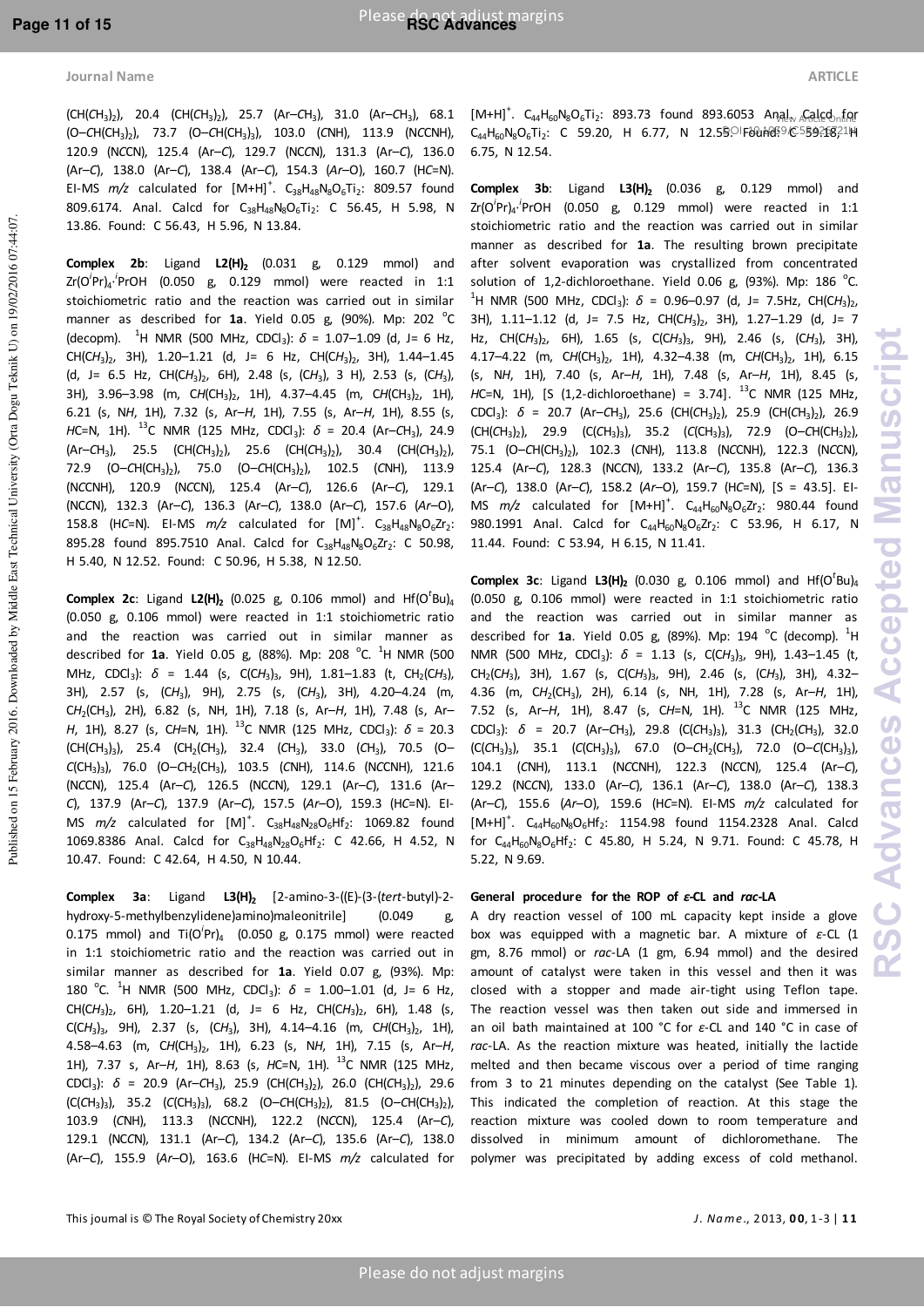#### **ARTICLE Journal Name**

Published on 15 February 2016. Downloaded by Middle East Technical University (Orta Dogu Teknik U) on 19/02/2016 07:44:07. Published on 15 February 2016. Downloaded by Middle East Technical University (Orta Dogu Teknik U) on 19/02/2016 07:44:07

The precipitate was filtered and dried in vacuum to a constant weight. The conversion of *ε*-CL and *rac*-LA were analyzed by <sup>1</sup>H NMR spectroscopic studies of the isolated polymer. Data concerning molecular weights  $(M_n)$  and the MWDs  $(M_m/M_n)$  of the polymer samples obtained by the ROP of LA were determined by using a GPC instrument with Waters 510 pump and Waters 410 differential refractometer as the detector. The THF columns namely WATERS STRYGEL-HR5, STRYGEL-HR4 and STRYGEL-HR3 each of dimensions (7.8 × 300 mm) were used. Number average molecular weights  $(M_n)$  and MWDs  $(M_w/M_n)$ of polymers were measured relative to polystyrene standards using THF as solvent at 27 °C.

#### **General procedure for kinetic studies of** *ε***-CL and** *rac***-LA**

The polymerizations of *ε*-CL and *rac*-LA were carried out at [M]<sub>o</sub>/[Cat]<sub>o</sub>=200:1 ratio using **3a** at 100 and 140 °C respectively under an argon atmosphere in a sealed tube. Based on the polymerization time for the maximum monomer conversion different time laps of regular intervals were assumed. Then different polymerization reactions were carried out in a sealed tube using 0.5 g of monomer with the required amount of catalyst. In all cases the contents were immersed in a bath at required temperature with constant stirring for the stipulated time as assumed earlier. The each polymer obtained from these polymerization reactions were separately analyzed by  ${}^{1}$ H NMR spectroscopy. The  $[M]_{t=0}/[M]_t$  ratio was calculated by integration of the peak corresponding to the methine protons for the monomer and polymer. The apparent rate constant  $(k<sub>ano</sub>)$  values were obtained from the slopes of the best-fit lines.

#### **General procedure for the homopolymerization of epoxides**

The epoxides used are *rac*-cyclohexene oxide (CHO), *rac*propylene oxide (PO) and *rac*-styrene oxide (SO). The procedure of polymerization and method of characterization of the products is very similar to that described for the ROP of *rac*-LA. Here a mixture of *rac*-CHO (1 gm, 10.19 mmol) or *rac*-PO (1 gm, 17.22 mmol) or *rac*-SO (1 gm, 8.32 mmol) with the desired amount of catalyst have been used. However, the reaction temperature and time depended upon the choice of the epoxide (Table 2).

#### **General Procedure for ethylene polymerization**

Polymerizations were performed in a 500 ml stainless steel autoclave reactor equipped with a mechanical stirrer and a temperature controller. First 10 μmol of the catalyst was dissolved in 50 ml of toluene along with the required amount of MAO (10 wt % in toluene) was injected into the reactor under argon atmosphere. Once the polymerization temperature (60 °C) was reached, ethylene was purged into the reactor. Then, the reaction mixture was stirred for 30 min under 6.08 bar (6 atm) pressure of ethylene. After 30 min, the polymerization was stopped and subsequently the produced polymer was quenched with acidic methanol (5 mL HCl, 50 mL methanol). The polymer was collected by filtration and dried till under vacuum constant weight was achieved. Molecular weights ( $M_n$  and  $M_w$ ) and the MWDs ( $M_w/M_n$ ) of polyethylene

(*M*n) and molecular weight distributions (MWDs) of poly olefins were measured relative to polystyrene standards.

#### **X-ray crystallography**

Suitable single crystals of complexes **3a**, **3b** and **3c** were obtained by crystallization from saturated solution of 1,2 dichloroethane or chloroform at room temperature for X-ray structural determinations. Single crystals were mounted on Bruker AXS (Kappa Apex 2) CCD diffractometer equipped with graphite monochromated Mo (Kα) ( $λ = 0.7107$  Å) radiation source. The data were collected with 100% completeness for  $\theta$ up to 25°.  $\omega$  and  $\phi$  scans was employed to collect the data. The frame width for  $\omega$  for was fixed to 0.5° for data collection. The frames were subjected to integration and data were reduced for Lorentz and polarization corrections using SAINT-NT. The multi-scan absorption correction was applied to the data set. All structures were solved using SIR-92 and refinement was done using SHELXL-97.<sup>18</sup> Location of all the hydrogen atoms could be found in the difference Fourier map. The hydrogen atoms attached to carbon atoms were fixed at chemically meaningful positions and were allowed to ride with the parent atom during refinement. These data were deposited with CCDC with the numbers: CCDC 1438097–1438099.

#### **Conclusions**

In conclusion, dinuclear group 4 complexes of tridentate [NNO]-type of Schiff-base ligands have been synthesized in good yields and completely characterized by NMR and Mass techniques and the solid state structures of Ti, Zr and Hf complexes of a given ligand have been elucidated by single crystal X-ray diffraction studies. All these complexes performed as highly active in ROP of *ε*-CL and *rac*-LA under industrially preferred melt conditions. The narrow PDI values of PCL and PLA suggested the occurrences of living polymerization. All complexes acted as stereoselective initiators, as the PLA obtained from *rac*-LA featured good degree of heterotacticity. Mechanistic studies performed in the ROP of *rac*-LA suggested the coordination-insertion mechanism. Kinetic studies revealed the first order rate constant with respect to *ε*-CL and *rac*-LA conversions. All complexes showed moderate activity for ROP of *rac-*epoxides, such as, CHO, PO and SO. Finally, application of these complexes directed towards ethylene polymerization, where these complexes exhibited good catalytic activity for producing PE upon activation with MAO. Particularly the complexes, bearing bulky *tert*-butyl *ortho*-phenolate substituent, exhibited high catalytic activity.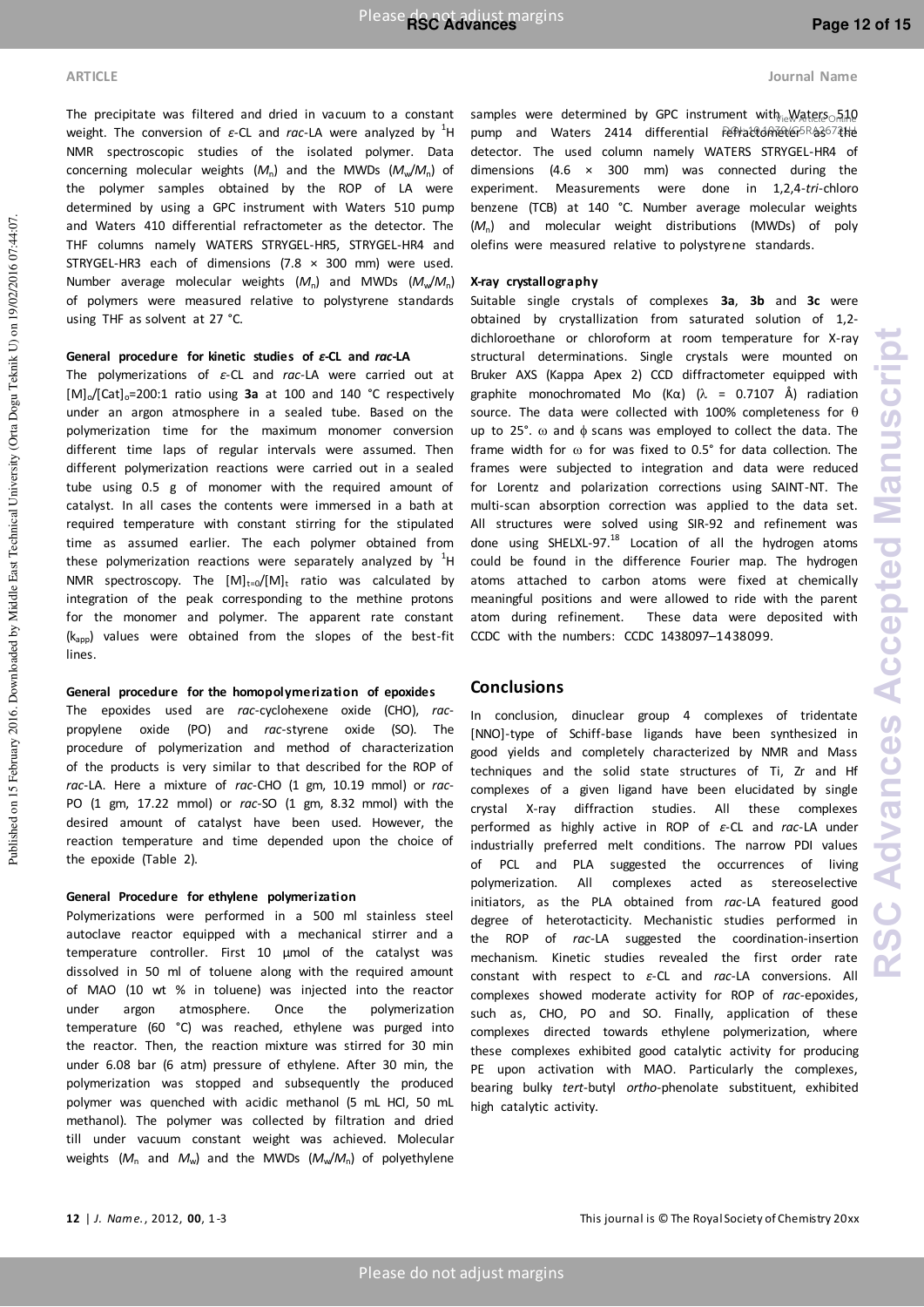Published on 15 February 2016. Downloaded by Middle East Technical University (Orta Dogu Teknik U) on 19/02/2016 07:44:07. Published on 15 February 2016. Downloaded by Middle East Technical University (Orta Dogu Teknik U) on 19/02/2016 07:44:07

**Acknowledgements**  This work was supported by the Department of Science and Technology, New Delhi. We thank IIT Madras for financial

Department of Chemistry and SAIF, IIT Madras.

#### **Notes and references**

1 (a) T. M. Ovitt and G. W. Coates, *J. Am. Chem. Soc.,* 2002, **124**, 1316–1326. ([b\) D. J. Darensbourg](http://pubs.acs.org/action/doSearch?ContribStored=Darensbourg%2C+D+J) and [O. Karroonnirun,](http://pubs.acs.org/action/doSearch?ContribStored=Karroonnirun%2C+O) *Macromolecules*, 2010, **43**, 8880–8886. (c) S. Sun, K. Nie, Y. Tan, B. Zhao, Y. Zhang, Q. Shen and Y. Yao, *[Dalton Trans.](http://dx.doi.org/10.1039/1477-9234/2003)*, 2013, **42**, 2870–2878. (d) M. Hayatifar, F. Marchetti, G. Pampaloni and S. Zacchini, *Inorg. Chem*., 2013, **52**, 4017−4025. (e) W. Yi and H. Ma, *Inorg. Chem.*, 2013, **52**, 11821–11835. (f) M. O. [Miranda,](http://pubs.acs.org/action/doSearch?ContribStored=Miranda%2C+M+O) Y[. DePorre,](http://pubs.acs.org/action/doSearch?ContribStored=DePorre%2C+Y) H. [Vazquez-](http://pubs.acs.org/action/doSearch?ContribStored=Vazquez-Lima%2C+H)[Lima,](http://pubs.acs.org/action/doSearch?ContribStored=Vazquez-Lima%2C+H) M. A. [Johnson,](http://pubs.acs.org/action/doSearch?ContribStored=Johnson%2C+M+A) D. J. [Marell,](http://pubs.acs.org/action/doSearch?ContribStored=Marell%2C+D+J) C. J[. Cramer](http://pubs.acs.org/action/doSearch?ContribStored=Cramer%2C+C+J) and W. B. [Tolman,](http://pubs.acs.org/action/doSearch?ContribStored=Tolman%2C+W+B) *Inorg. Chem.*, 2013, **52**, 13692–13701. (g) S[. Yang,](http://pubs.acs.org/action/doSearch?ContribStored=Yang%2C+S) K. [Nie,](http://pubs.acs.org/action/doSearch?ContribStored=Nie%2C+K) Y. [Zhang,](http://pubs.acs.org/action/doSearch?ContribStored=Zhang%2C+Y) M. [Xue,](http://pubs.acs.org/action/doSearch?ContribStored=Xue%2C+M) Y. [Yao](http://pubs.acs.org/action/doSearch?ContribStored=Yao%2C+Y) and Q[. Shen,](http://pubs.acs.org/action/doSearch?ContribStored=Shen%2C+Q) *Inorg. Chem.*, 2014, **53**, 105–115. (h) Y. L. Hsieh, Y. C. Lin, G. H. Lee and C. H. Peng, *Polymer*, 2015, 56, 237-244.

support. Instrumentation facilities were availed from

- 2 (a) A. C. Albertsson and I. K. Varma, *Biomacromolecules*, 2003, **4**, 1466−1486. (b) C. S. Ha and J. A. Gardella, *Chem. Rev*., 2005, **105**, 4205−4232.
- 3 (a) S. Gendler, S. Segal, I. Goldberg, Z. Goldschmidt and M. Kol, *Inorg. Chem*., 2006, **45**, 4783–4790. (b) A. J. Chmura, M. G. Davidson, M. D. Jones, M. D. Lunn, M. F. Mahon, A. F. Johnson, P. Khunkamchoo, S. L. Roberts and S. S. F. Wong, *Macromolecules*, 2006, **39**, 7250–7257. (c) C. M. Manna, M. Shavit and E. Y. Tshuva, *J. Organomet. Chem*., 2008, **693**, 3947–3950. (d) A. J. Chmura, D. M. Cousins, M. G. Davidson, M. D. Jones, M. D. Lunn and M. F. Mahon, *Dalton Trans*., 2008, 1437–1443. (e) A. J. Chmura, M. G. Davidson, C. J. Frankis, M. D. Jones and M. D. Lunn, *Chem. Commun*., 2008, 1293–1295. (f) A. L. Zelikoff, J. Kopilov, I. Goldberg, G. W. Coates and M. Kol, *Chem. Commun*., 2009, 6804–6806. (g) A. D. Schwarz, A. L. Thompson, and P. Mountford, *Inorg. Chem*., 2009, **48**, 10442–10454. (h) M. Hu, M. Wang, H. Zhu, L. Zhang, H. Zhang and L. Sun, *Dalton Trans*., 2010, **39**, 4440– 4446. (i) F. Zhang, H. Song and G. Zi, *J. Organomet. Chem*., 2010, **695**, 1993–1999. (j) E. Sergeeva, J. Kopilov, I. Goldberg and M. Kol, *Inorg. Chem*., 2010, **49**, 3977–3979. (k) L. C. Liang, Y. L. Hsu and S. T. Lin, *Inorg. Chem*., 2011, **50**, 3363– 3372. (l) S. L. Hancock, M. F. Mahon, G. K. Kőhn and M. D. Jones, *Eur. J. Inorg. Chem*., 2011, 4596–4602. (m) S. L. Hancock, M. F. Mahon and M. D. Jones, *Dalton Trans*., 2011, **40**, 2033–2037. (n) A. Stopper, I. Goldberg and M. Kol, *Inorg. Chem. Commun*., 2011, **14**, 715–718. (o) J. C. [Buffet,](http://pubs.rsc.org/en/results?searchtext=Author%3AJean-Charles%20Buffet) A. N. [Martin,](http://pubs.rsc.org/en/results?searchtext=Author%3AAshley%20N.%20Martin) M. [Kol](http://pubs.rsc.org/en/results?searchtext=Author%3AMoshe%20Kol) and J[. Okuda,](http://pubs.rsc.org/en/results?searchtext=Author%3AJun%20Okuda) *Polym. Chem*., 2011, **2**, 2378– 2384. (p) A. Stopper, J. Okuda and M. Kol, *Macromolecules*, 2012, **45**, 698−704. (q) L. G. Alves, F. Hild, R. F. Munhá, L. F. Veiros, S. Dagorne and A. M. Martins, *Dalton Trans*., 2012, **41**, 14288–14298. (r) A. Sauer, J. C. Buffet, T. P. Spaniol, H. Nagae, K. Mashima and J. Okuda, *Inorg. Chem*., 2012, **51**, 5764−5770. (s) L. Azor, C. Bailly, L. Brelot, M. Henry, P. Mobian and S. Dagorne, *Inorg. Chem*., 2012, **51**, 10876−10883. (t) A. Sauer, A. Kapelski, C. Fliedel, S. Dagorne, M. Kol and J. Okuda, *Dalton Trans*., 2013, **42**, 9007–9023. (u) [R. R. Gowda](http://pubs.rsc.org/en/results?searchtext=Author%3ARavikumar%20R.%20Gowda) and E. Y. X. [Chen](http://pubs.rsc.org/en/results?searchtext=Author%3AEugene%20Y.-X.%20Chen), *Dalton Tran*s., 2013, **42**, 9263– 9273. (v) L. C. Liang, S. T. Lin, C. C. Chien and M. T. Chen, *Dalton Trans*., 2013, **42**, 9286–9293. (w) [C. Y. Li,](http://pubs.acs.org/action/doSearch?action=search&author=Li%2C+Chen%5C-Yu&qsSearchArea=author) C. J. [Yu](http://pubs.acs.org/action/doSearch?action=search&author=Yu%2C+Chia%5C-Jung&qsSearchArea=author) and B. T. [Ko,](http://pubs.acs.org/action/doSearch?action=search&author=Ko%2C+Bao%5C-Tsan&qsSearchArea=author) *Organometallics*, 2013, **32**, 172–180. (x) R. L. Webster, N. Noroozi, S. G. Hatzikiriakos, J. A. Thomson and L. L. Schafer, *Chem. Commun*., 2013, **49**, 57–59. (y) C. J[. Chuck,](http://pubs.acs.org/action/doSearch?action=search&author=Chuck%2C+C+J&qsSearchArea=author) M. G. [Davidson,](http://pubs.acs.org/action/doSearch?action=search&author=Davidson%2C+M+G&qsSearchArea=author) G. G. [Sart,](http://pubs.acs.org/action/doSearch?action=search&author=Gobius+du+Sart%2C+G&qsSearchArea=author) P. K. I[. Mitseva,](http://pubs.acs.org/action/doSearch?action=search&author=Ivanova%5C-Mitseva%2C+P+K&qsSearchArea=author) G. I. K[. Köhn](http://pubs.acs.org/action/doSearch?action=search&author=Kociok%5C-K%C3%B6hn%2C+G+I&qsSearchArea=author) and L. B. [Manton,](http://pubs.acs.org/action/doSearch?action=search&author=Manton%2C+L+B&qsSearchArea=author) *Inorg. Chem*., 2013, **52**, 10804–10811.
- 4 (a) M. J. Go, J. M. Lee, K. M. Lee, C. H. Oh, K. H. Park, S. H. **Kim, M. Kim, H. R. Park, M. H. Park**<sub>Ol</sub>y and J. *Lee, Article Online Polyhedron*, 2014, 67, 286-294. (b) M. Sietzen, H. Wadepohl and J. Ballmann, *Organometallics*, 2014, **33**, 612−615. (c) Q. Sun, Y. Wang, D. Yuan, Y. Yao and Q. Shen, *Organometallics*, 2014, **33**, 994−1001. (d) R. R. Gowda, L. Caporaso, L. Cavallo and E. Y. X. Chen, *Organometallics*, 2014, **33**, 4118−4130. (e) F. D. Monica, E. Luciano, G. Roviello, A. Grassi, S. Milione and C. Capacchione, *Macromolecules*, 2014, **47**, 2830−2841. (f) N. Zhao, G. Hou, X. Deng, G. Zi and M. D. Walter, *Dalton Trans*., 2014, **43**, 8261–8272.
- 5 (a) R. R. Gowda, D. Chakraborty and V. Ramkumar, *Eur. J. Inorg. Chem*., 2009, 2981−2993. (b) T. K. Saha, B. Rajashekhar, R. R. Gowda, V. Ramkumar and D. Chakraborty, *Dalton Trans*., 2010, **39**, 5091−5093. (c) R. R. Gowda, D. Chakraborty and V. Ramkumar, *Polymer*, 2010, **51**, 4750−4759. (d) R. R. Gowda, D. Chakraborty and V. Ramkumar, *J. Organomet. Chem*., 2011, **696**, 572−580. (e) Saha, T. K.; Ramkumar, V.; Chakraborty, D. *Inorg. Chem*. 2011, **50**, 2720−2722. (f) R. R. Gowda, D. Chakraborty and V. Ramkumar, *Inorg. Chem. Commun*., 2011, **14**, 1777−1782. (g) T. K. Saha, B. Rajashekhar, D. Chakraborty, *RSC Advances*, 2012, **2**, 307–318. (h) T.K. Saha, M. Mandal, V. Ramkumar and D. Chakraborty, *New J. Chem.*, 2013, **37**, 949–960. (i) S. Pappuru, E. R. Chokkapu, D. Chakraborty and V. Ramkumar*, Dalton Trans.*, 2013, **42**, 16412–16427. (j) D. Chakraborty, D. Mandal, V. Ramkumar, D. Subramanian and J. V. Sundar, *Polymer*, 2015, **56**, 157–170. (k) M. Mandal, D. Chakraborty and V. Ramkumar, *RSC Advances*, 2015, **5**, 28536–28553. (l) S. K. Roymuhury, D. Chakraborty and V. Ramkumar, *Dalton Trans*., 2015, **44**, 10352–10367. (m) S. K. Roymuhury, D. Chakraborty and V. Ramkumar, *New J. Chem*., 2015, **39**, 5218–5230. (n) B. Rajashekhar, S. K. Roymuhury, D. Chakraborty and V. Ramkumar, *Dalton Trans*., 2015, **44**, 16280–16293.
- 6 (a) H. Rembold, Arlesheim, D. Baumann, Birsfelden and J. Habermeier, *U.S. Patent* 1973, **3**,779,988. (b) A. J. Ultree, *Encyclopedia of Polymer Science and Engineering*; John Wiley and Sons: New York, 1986, **6**, 733–755. (c) J. E. Bolick, A. W. Jensen, *Encyclopedia of Chemical Technology*, 4th ed.; Kirk-Othmer, Ed.; John Wiley and Sons: New York, 1993, **10**, 624– 638.
- 7 (a) R. Bacskai, *J. Polym. Sci., Part A: Polym. Chem*., 1963, **1**, 2777–2790. (b) Y. Fukuchi, T. Takahashi, H. Noguchi, M. Saburi and Y. Uchida, *J. Polym. Sci., Part C: Polym. Lett*., 1988, **26**, 401–403. (c) N. Suzuki, M. Miyama, T. Takahashi, H. Noguchi, M. Saburi and Y. Uchida, *J. Polym. Sci., Part A: Polym. Chem*., 1992, **30**, 2067–2069. (d) M. Thiam and N. Spassky, *Macromol. Chem. Phys*., 1999, **200**, 2107–2110. (e) T. Sârbu and E. J. Beckman, *Macromolecules*, 1999, **32**, 6904–6912. (f) L. Ge, Q. Huang, Y. Zhang and Z. Shen, *Eur. Polym. J*., 2000, **36**, 2699–2705. (g) K. L. Peretti, H. Ajiro, C. T. Cohen, E. B. Lobkovsky and G. W. Coates, *J. Am. Chem. Soc*., 2005, **127**, 11566–11567. (h) W. Hirahata, R. M. Thomas, E. B. Lobkovsky and G. W. Coates, *J. Am. Chem. Soc*., 2008, **130**, 17658-17659. (i) H. Ajiro, K. L. Peretti, E. B. Lobkovsky and G. W. Coates, *Dalton Trans*., 2009, 8828–8830. (j) R. M. Thomas, P. C. B. Widger, S. M. Ahmed, R. C. Jeske, W. Hirahata, E. B. Lobkovsky and G. W. Coates, *J. Am. Chem. Soc.*, 2010, 132, 16520-16525. (k) S. M. Ahmed, A. Poater, M. I. Childers, P. C. B. Widger, A. M. LaPointe, E. B. Lobkovsky, G. W. Coates and L. Cavallo, *J. Am. Chem. Soc*., 2013, 135, 18901-18911. (I) N. D. Harrold, Y. Li and M. H. Chisholm, *Macromolecules*, 2013, **46**, 692–698. (m) H. Plommer, I. Reim and F. M. Kerton, *Dalton Trans*., 2015, **44**, 12098-12102.
- 8 (a) S. [Matsui,](http://pubs.acs.org/action/doSearch?ContribStored=Matsui%2C+S) M. [Mitani,](http://pubs.acs.org/action/doSearch?ContribStored=Mitani%2C+M) J. [Saito,](http://pubs.acs.org/action/doSearch?ContribStored=Saito%2C+J) Y. [Tohi,](http://pubs.acs.org/action/doSearch?ContribStored=Tohi%2C+Y) H. [Makio,](http://pubs.acs.org/action/doSearch?ContribStored=Makio%2C+H) N. [Matsukawa,](http://pubs.acs.org/action/doSearch?ContribStored=Matsukawa%2C+N) Y. [Takagi,](http://pubs.acs.org/action/doSearch?ContribStored=Takagi%2C+Y) K. [Tsuru,](http://pubs.acs.org/action/doSearch?ContribStored=Tsuru%2C+K) M[. Nitabaru,](http://pubs.acs.org/action/doSearch?ContribStored=Nitabaru%2C+M) T[. Nakano,](http://pubs.acs.org/action/doSearch?ContribStored=Nakano%2C+T) H.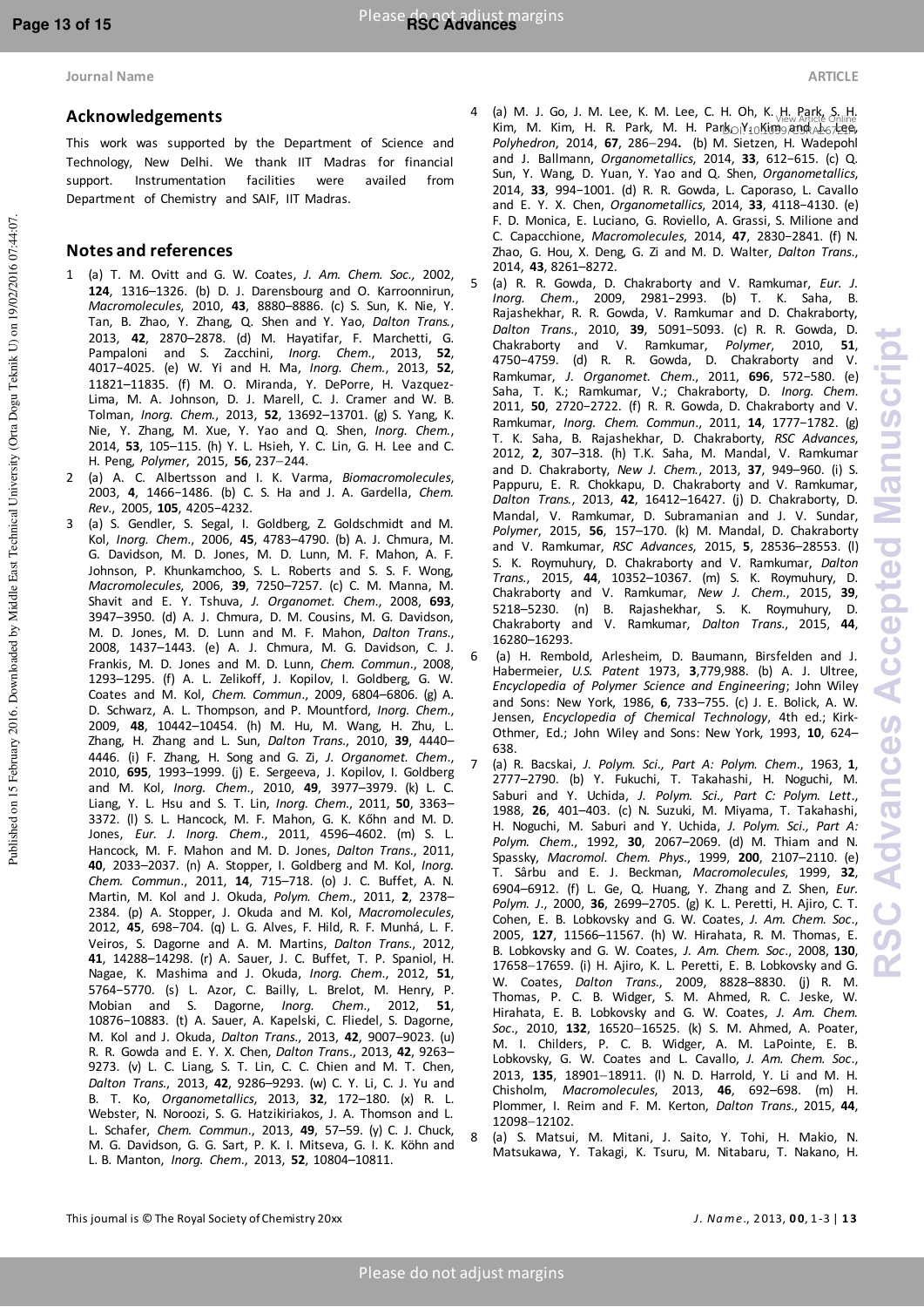**RSC Advances Accepted Manuscript**

**RSC Advances Accepted Manuscript** 

View Article Online DOI: 10.1039/C5RA26721H

#### J. Q. Wang, F. Wang and G. X. Jin, *Chem. Eur. J*., 2011, **17**, 8576–8583. (f) H. Hamaki, N. Takeda, M. Nabika and N. Tokitoh, *Macromolecules*, 2012, **45**, 1758−1769. (g) X. C. Shi and G. X. Jin, *Organometallics*, 2012, **31**, 7198−7205. (h) I. E. Nifant'ev, P. V. Ivchenko, V. V. Bagrov, S. M. Nagy, S. Mihan, L. N. Winslow and A. V. Churakov, *Organometallics*, 2013, **32**, 2685−2692. (i) K. Huang, S. Zhou, D. Zhang, X. Gao, Q. Wang and Y. Lin, *J. Organomet. Chem*., 2013, **741−742**, 83–90. (j) R. Zhao, T. Liu, L. Wang and H. Ma, *Dalton Trans*., 2014, **43**, 12663–12677. (k) N. V. Kulkarni, T. Elkin, B. Tumaniskii, M. Botoshansky, L. J. W. Shimon and M. S. Eisen, *Organometallics*, 2014, **33**, 3119−3136. 10 (a) H. Makio, N. Kashiwa and T. Fujita, *Adv. Synth. Catal*., 2002, **344**, 477–493. (b) M. Mitani, J. Saito, S. Ishii, Y. Nakayama, H. Makio, N. Matsukawa, S. Matsui, J. Mohri, R. Furuyama, H. Terao, H. Bando, H. Tanaka and T. Fujita, *Chem. Rec*., 2004, **4**, 137–158. (c) Y. Nakayama, J. Saito, H. Bando and T. Fujita, *Chem. Eur. J*., 2006, **12**, 7546–7556. (d) S.

*Chem. Soc*., 2013, **135**, 12592–12595.

Kinoshita, K. Kawamura and T. Fujita, *Chem. Asian J.*, 2011, **6**, 284–290. 11 M. J. MacLachlan, M. K. Park and L. K. Thompson, *Inorg. Chem*., 1996, **35**, 5492–5499.

[Tanaka,](http://pubs.acs.org/action/doSearch?ContribStored=Tanaka%2C+H) N. [Kashiwa](http://pubs.acs.org/action/doSearch?ContribStored=Kashiwa%2C+N) and [T. Fujita,](http://pubs.acs.org/action/doSearch?ContribStored=Fujita%2C+T) *J. Am. Chem. Soc*., 2001, **123**, 6847–6856. (b) S. Ishii, J. Saito, M. Mitani, J. Mohri, N. Matsukawa, Y. Tohi, S. Matsui, N. Kashiwa and T. Fujita, *J. Mol. Catal. A: Chem*., 2002, **179**, 11–16. (c) S. [Segal,](http://pubs.acs.org/action/doSearch?ContribStored=Segal%2C+S) I. [Goldberg](http://pubs.acs.org/action/doSearch?ContribStored=Goldberg%2C+I) and M. [Kol,](http://pubs.acs.org/action/doSearch?ContribStored=Kol%2C+M) *Organometallics*, 2005, **24**, 200–202. (d) S. Zhang and K. Nomura, *J. Am. Chem. Soc*., 2010, **132**, 4960–4965. (e) H. Makio, H. Terao, A. Iwashita and T. Fujita, *Chem. Rev*., 2011, **111**, 2363–2449. (f) H. Gao, H. Hu, F. Zhu and Q. Wu, *Chem. Commun*., 2012, **48**, 3312–3314. (g) J. Lai, W. Zhao, W. Yang, C. Redshaw, T. Liang, Y. Liuc and W. H. Sun, *Polym. Chem*., 2012, **3**, 787–793. (h) D. Shoken, M. Sharma, M. Botoshansky, M. Tamm and M. S. Eisen, *J. Am.* 

9 (a) M. Mitani, T. Nakano and T. Fujita, *Chem. Eur. J*., 2003, **9**, 2396–2403. (b) K. Michiue and R. F. Jordan, *Organometallics*, 2004, **23**, 460–470. (c) N. R. S. Basso, P. P. Greco, C. L. P. Carone, P. R. Livotto, L. M. T. Simpl´ıcio, Z. N. Rocha, G. B. Galland and J. H. Z. Santos, *J. Mol. Catal. A: Chem*., 2007, **267**, 129–136. (d) G. H. Zohuri, S. Damavandi, R. Sandaroos, and S. Ahmadjo, *Polym. Bull*., 2011, **66**, 1051–1062. (e) P. Hu,

- 12 (a) K. A. M. Thakur, R. T. Kean, E. S. Hall, J. J. Kolstad, T. A. Lindgren, M. A. Doscotch, J. I. Siepmann and E. J. Munson, *Macromolecules*, 1997, **30**, 2422–2428. (b) B. M. Chamberlain, M. Cheng, D. R. Moore, T. M. Ovitt, E. B. Lobkovsky and G. W. Coates, *J. Am. Chem. Soc*., 2001, **123**, 3229–3238. (c) T. M. Ovitt and G. W. Coates, *J. Am. Chem. Soc*., 2002, **124**, 1316–1326. (d) M. T. Zell, B. E. Padden, A. J. Paterick, K. A. M. Thakur, R. T. Kean, M. A. Hillmyer and E. J. Munson, *Macromolecules*, 2002, **35**, 7700–7707.
- 13 (a) G. J. P[. Britovsek,](http://pubs.acs.org/action/doSearch?ContribStored=Britovsek%2C+G+J+P) M[. Bruce,](http://pubs.acs.org/action/doSearch?ContribStored=Bruce%2C+M) V. C[. Gibson,](http://pubs.acs.org/action/doSearch?ContribStored=Gibson%2C+V+C) B. S[. Kimberley,](http://pubs.acs.org/action/doSearch?ContribStored=Kimberley%2C+B+S) P. J[. Maddox,](http://pubs.acs.org/action/doSearch?ContribStored=Maddox%2C+P+J) S[. Mastroianni,](http://pubs.acs.org/action/doSearch?ContribStored=Mastroianni%2C+S) S. [J. McTavish](http://pubs.acs.org/action/doSearch?ContribStored=McTavish%2C+S+J), [C. Redshaw,](http://pubs.acs.org/action/doSearch?ContribStored=Redshaw%2C+C) G. A. [Solan,](http://pubs.acs.org/action/doSearch?ContribStored=Solan%2C+G+A) S. [Strömberg,](http://pubs.acs.org/action/doSearch?ContribStored=Str%C3%B6mberg%2C+S) A. J. P. [White](http://pubs.acs.org/action/doSearch?ContribStored=White%2C+A+J+P) and D. J. [Williams,](http://pubs.acs.org/action/doSearch?ContribStored=Williams%2C+D+J) *J. Am. Chem. Soc*., 1999, **121**, 8728–8740. (b) J. G. P. Britovsek, S. Mastroianni, G. A. Solan, S. P. D. Baugh, C. Redshaw, V. C. Gibson, A. J. P. White, D. J. Williams and M. R. J. Elsegood, *Chem. Eur. J*., 2000, **6**, 2221–2231.
- 14 S. Koltzenburg, *J. Mol. Catal. A: Chem*., 1997, **116**, 355–363.
- 15 F. Gornshtein, M. Kapon, M. Botoshansky and M. S. Eisen, *Organometallics*, 2007, **26**, 497–507.
- 16 V. Volkis, E. Smolensky, A. Lisovskii and M. S. Eisen, *J. Polym. Sci., Part A: Polym. Chem*., 2005, **43**, 4505–4516.
- 17 G. F. Moore, J. D. Megiatto Jr, M. Hambourger, M. Gervaldo, G. Kodis, T. A. Moore, D. Gust and A. L. Moore, *Photochem. Photobiol. Sci.,* 2012, 11, 1018-1025.
- 18 G. M. Sheldrick, SHELXL97. Program for crystal structure refinement, Göttingen, Germany.

**14** | *J. Nam e*., 2012, **00**, 1 -3 This journal is © The Royal Society of Chemistry 20xx